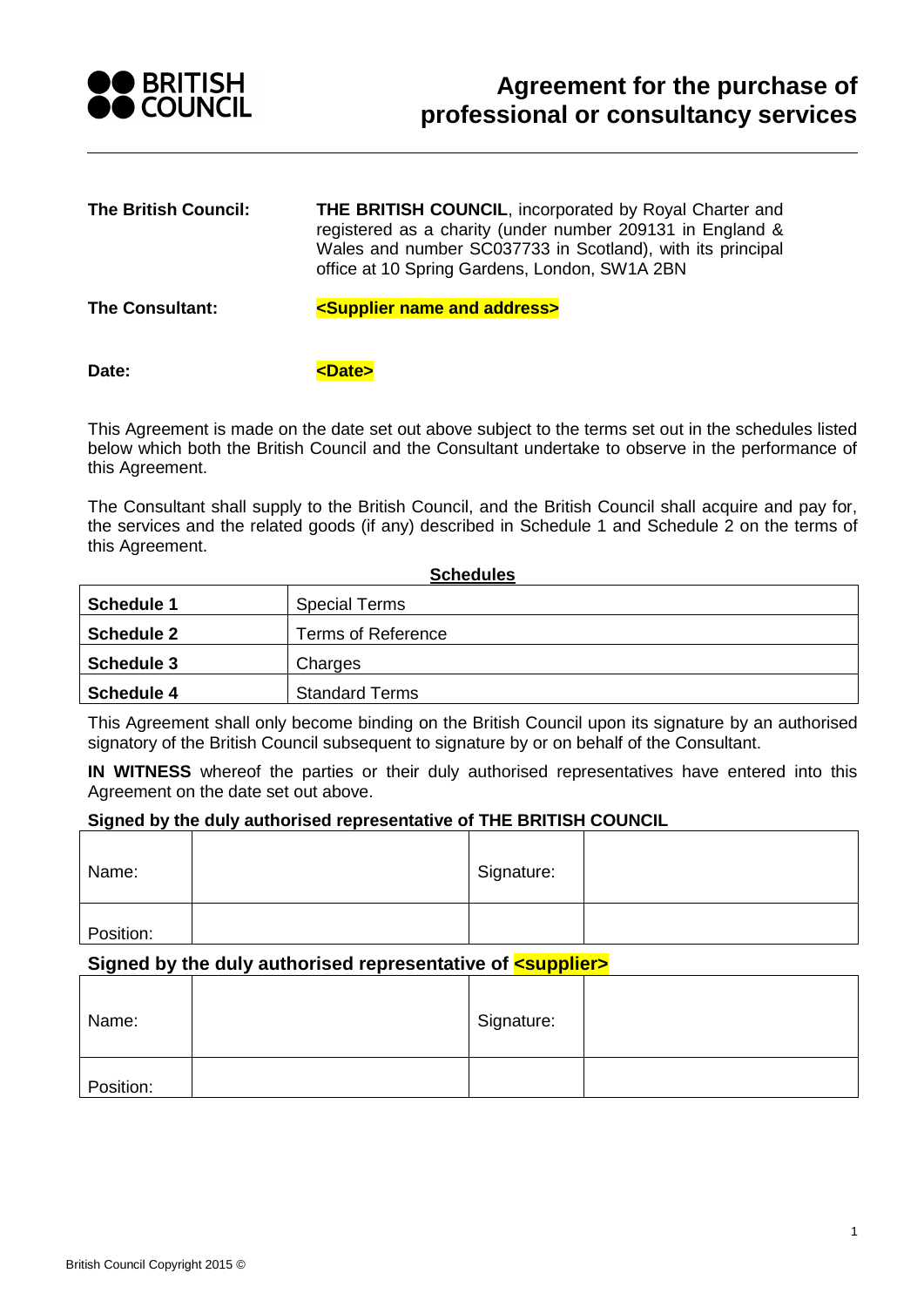# **Schedule 1**

#### Special Terms

<span id="page-1-0"></span>Terms defined in this [Schedule 1](#page-1-0) shall have the same meanings when used throughout this Agreement.

In the event of any conflict between the terms set out in the various Schedules, the Schedules shall prevail in the order in which they appear in the Agreement.

For the purposes of the Project and the provision of the Services and any Goods, the terms of this Agreement shall prevail over any other terms and conditions issued by the British Council (whether on a purchase order or otherwise).

### **1 Commencement Date and Term**

- 1.1 This Agreement shall come into force on **<Date>** (the "**Commencement Date**") and, subject to paragraph [1.2](#page-1-1) below, shall continue in full force and effect until **<end date> OR until all Services have been completed and all Deliverables have been delivered to the British Council's satisfaction as set out in [Schedule 2](#page-2-0) (Terms of Reference)** (the "**Term**").
- <span id="page-1-1"></span>1.2 Notwithstanding anything to the contrary elsewhere in this Agreement, the British Council shall be entitled to terminate this Agreement by serving not less than 7 days' written notice on the Supplier.

# **2 Locations**

2.1 The Consultant will be required to provide the Services in India and such other locations as may be agreed between the parties in writing from time to time (the "**Location(s)**").

## **3 Equipment**

The Consultant will provide the equipment which it will use in the provision of the Services (the "Consultant's Equipment"): (e.g. laptops).

## **4 Key Personnel**

4.1 The Consultant shall deploy the following persons in the provision of the Services: <name of consultants working on the project>.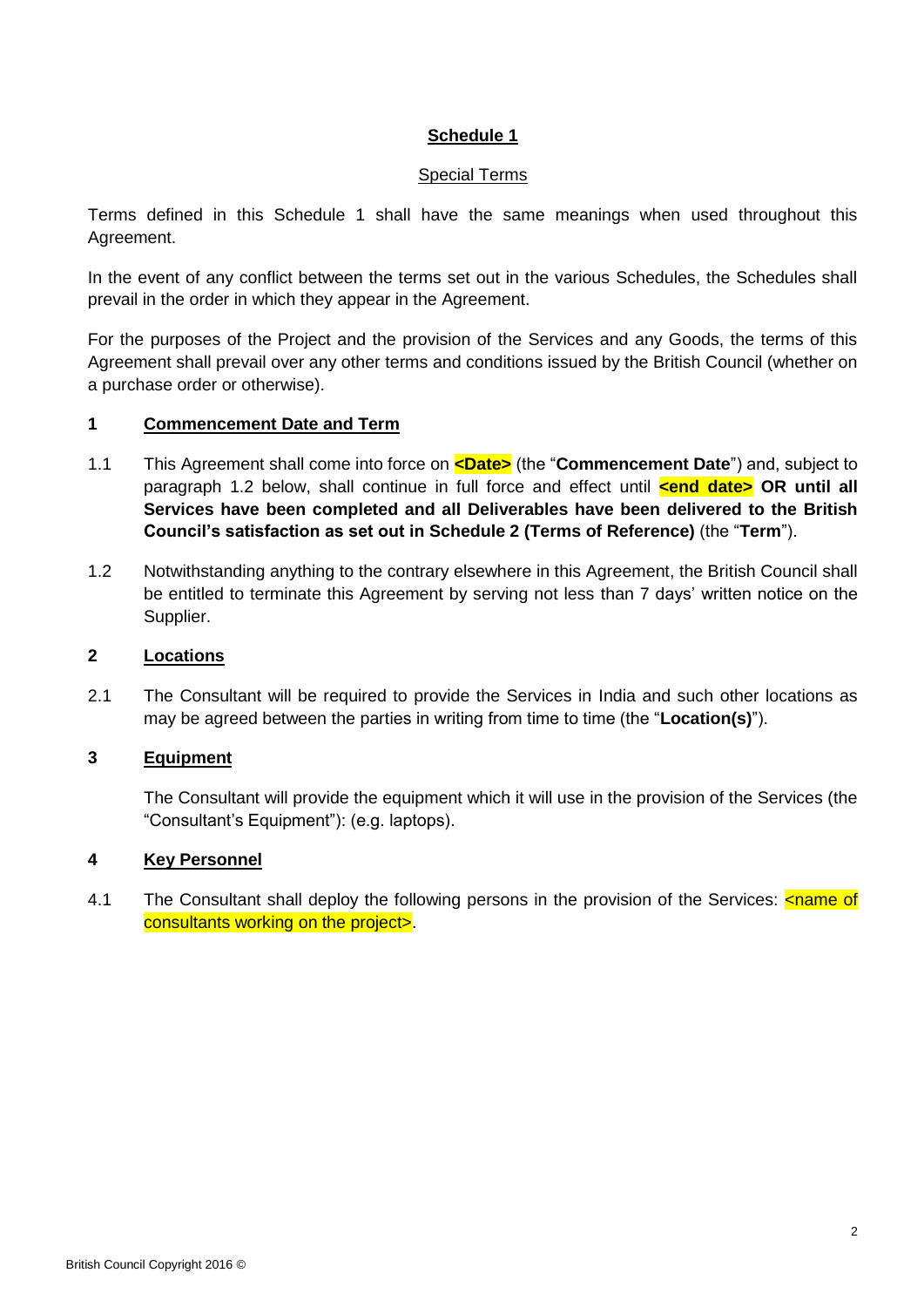## **5 Service of notices**

5.1 For the purposes of clause [32](#page-29-0) of [0,](#page-8-0) notices are to be sent to the following addresses:

| To the British Council                                                                    | To the Consultant                                                                |
|-------------------------------------------------------------------------------------------|----------------------------------------------------------------------------------|
| <b>The British Council</b><br><b>10 Spring Gardens</b><br>London<br>SW <sub>1</sub> A 2BN | <supplier address=""><br/>Attention: <supplier contact=""></supplier></supplier> |
| Attention: Erica Roscoe, Research Manager                                                 |                                                                                  |

#### **6 Insurance Requirements**

6.1 The Consultant shall take out and maintain during the Term with a reputable insurance company the following cover types with the following indemnity limits:

| <b>Insurance Cover</b>               | <b>Indemnity Limit</b>                                                         |
|--------------------------------------|--------------------------------------------------------------------------------|
| <b>Employers Liability</b>           | £5,000,000 per occurrence and in the aggregate (annual<br>total of all losses) |
| <b>Public and Products Liability</b> | £5,000,000 per occurrence and in the aggregate (annual<br>total of all losses) |
| <b>Professional Indemnity</b>        | £5,000,000 per occurrence and in the aggregate (annual<br>total of all losses) |
| <b>Travel Insurance</b>              | To cover all location of travel required by the<br>contract                    |

or such other insurance cover types and indemnity limits as may be agreed between the parties in writing from time to time.

# **7 Working Hours**

<span id="page-2-0"></span>**8** For the purposes of this Agreement "**Working Hours**" and "**Working Days**" of the Consultant's Team shall be at the Consultants discretion as the provision of the Services will be supplied on a fixed price basis. However, where the Consultant's Team need to interact with British Council personal, British Council's availability will be 9 a.m. to 5 p.m. local time Monday to Friday.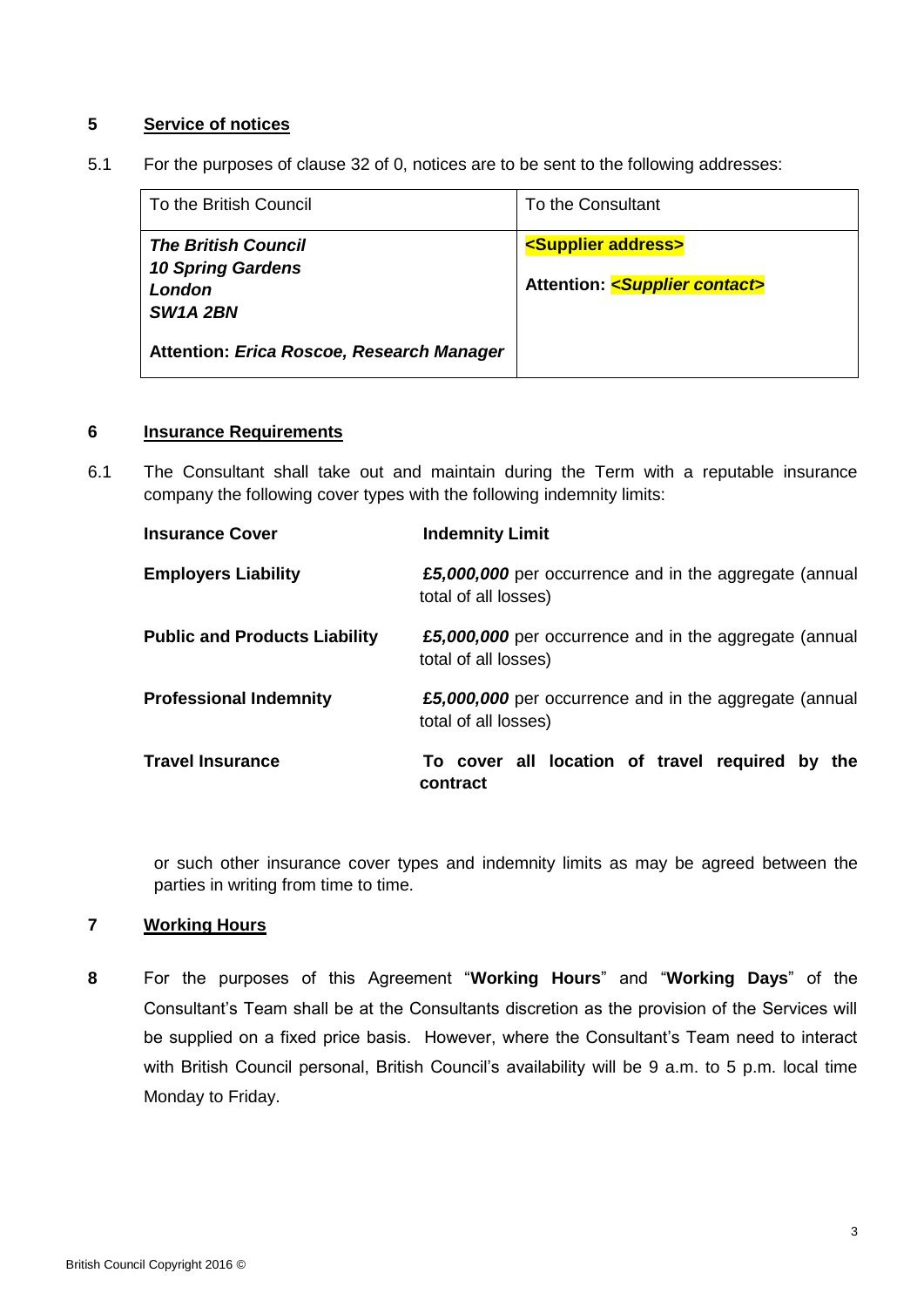# **Schedule 2**

## Terms of Reference

# <span id="page-3-0"></span>*1.1 Research Objectives*

The research will provide a contextual overview of India's cultural sector landscape (policy; funding; growth etc.), cultural-education landscape (availability of technical arts training; apprenticeships; CPD courses etc.) and the socio-economic landscape.

It will also contribute greater understanding of the skills gaps (technical and transversal, **not artistic**) and labour shortages affecting the cultural sector in India, including any differences or similarities across sectors and cities.

Key players addressing the skills gaps and shortages will be identified, as well as an outline of market demand for their products (if applicable). Potential partners and possible co-investors for future programme development will also be acknowledged in the paper.

The research will close by providing clear recommendations to inform the development of new evidenced-based programmes and products that address need. Recommended business models for these programmes should also be included.

# *1.2 Research Methods*

A mixed methods approach should be employed by the Consultant. This is in keeping with the precedent set in other regions of the world where CSU research has been undertaken. This should include:

- 1. **A desk-based literature review** which should provide a preliminary introduction to the cultural sector (Crafts; Gaming and Animation; Film; Theatre; Dance; Fashion; Design; Architecture; Heritage and Visual Arts; Music; Literature and Publishing), presenting a quick overview for each area, main stakeholders and institutions. Following this, the literature review should provide an overview of the vocational-education and socio-economic landscape in the area of India covered by the research; and identify emerging themes in relation to skills gaps, shortages, market demand and opportunity. The literature review can also be used to identify interview/focus group/survey respondents.
- 2. **Semi-structured interviews** in the following cities in India: Delhi, Kolkata, Mumbai, Chennai and Bangalore <some cities to be removed from contract dependent on where the consultant will work>, with professionals working across the following eight sectors; theatre, dance, fashion, museums and heritage, visual arts, music, festivals and film. Interview participants should include: policymakers, cultural professionals and university/vocational college rectors/department leads. The Consultant will be expected to ensure the sample is balanced and representative across all sectors. The interviews will provide a more in-depth insight into the skill gaps and key players in capacity-building for the cultural sector.
- 3. **Focus Groups** One focus group in each city with professionals from the specific sectors as detailed above.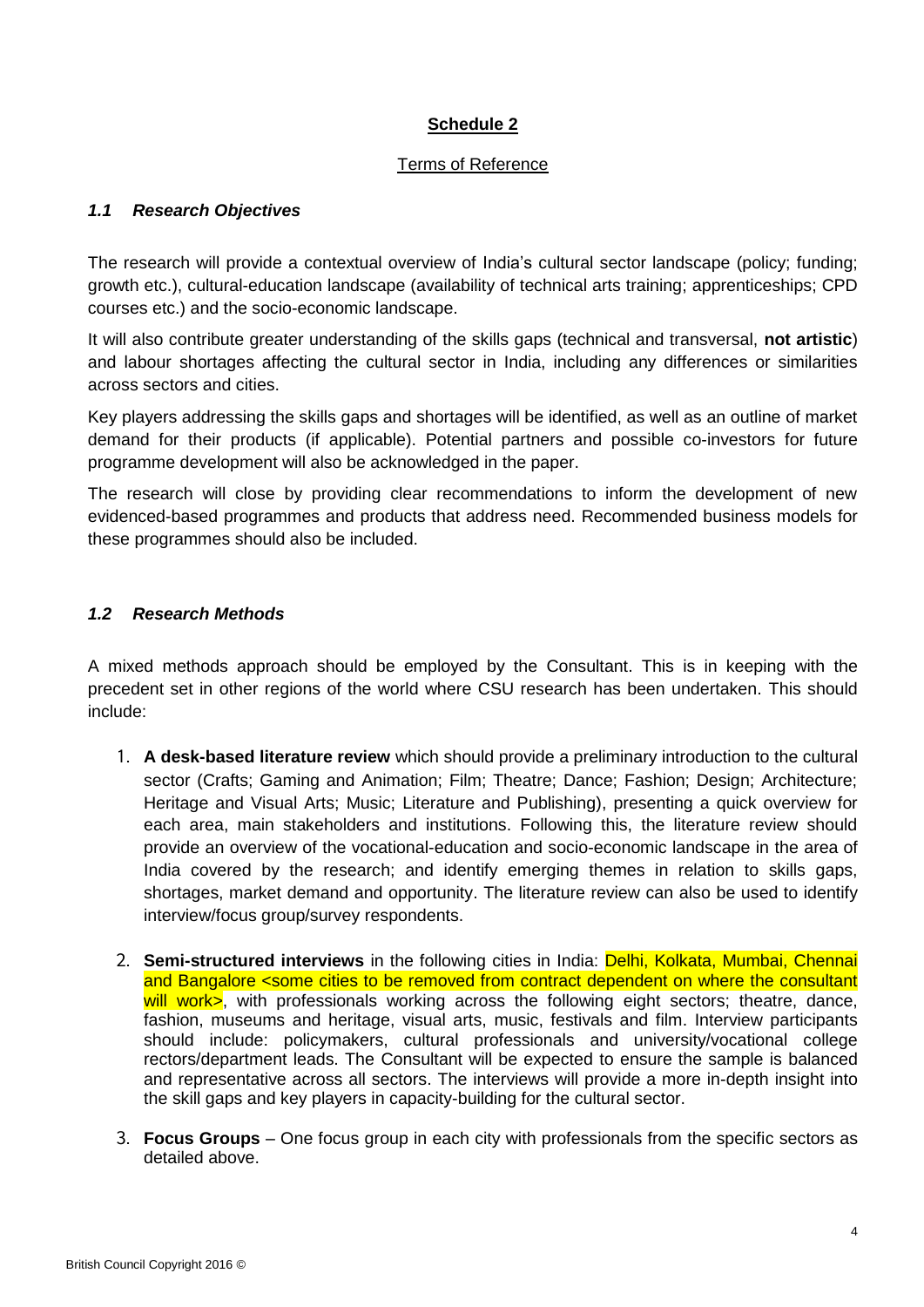- **4. Survey** To increase the validity of the study and to gain insights from a broader sample, an additional online survey will be conducted, with a sample of at least 200 respondents in each region.
- 5. **Engagement with young people** it is also important to speak directly with the young people via focus groups or an online survey. An online survey aimed at this group would be largely the same as the online survey aimed at current professionals, but will also include some additional questions designed to specifically explore barriers at entry level. Focus groups with young people would be similar to the art form specific focus groups, but would take a closer look at entry into employment into the sector, including specific barriers and opportunities in this area.  $\leq$ this section will be updated as appropriate once agreed with successful research consultant>

### *1.3 Research Questions*

Interview, survey and focus group questions have already been developed for the researcher to use. These questions are standardised and are being used within all CSU research globally.

The researcher is encouraged to review these questions and make amendments in consultation with the British Council, according to cultural sensitivities and in order to further ameliorate the quality of the research methodology.

In lieu of providing the full set of interview questions, the following provides a summary of the questions to be answered in the research report:

### **Section 1: Research Questions: Mapping the Landscape**

- $\rightarrow$  What does the Cultural Sector Landscape look like in India? (Policy: Funding: Growth etc.)
- $\rightarrow$  What does the Arts-Education landscape look like in India for young people and professionals? (Availability and breadth of cultural sector technical training courses; Availability of apprenticeships and entry-into-work initiatives for young people?
- $\rightarrow$  What does the socio-economic landscape look like in India?
- $\rightarrow$  What examples of best practice cultural skills provision is being delivered by organisations and key players in the cultural sector?

#### **Section 2: Research Questions:** Need and Market Demand

- $\rightarrow$  Thinking about skills in the sector, what are the specific areas of expertise within the cultural sector in India?
- $\rightarrow$  Is there a lack of suitably qualified, skilled and experienced candidates to fill certain positions in the cultural sector?
- $\rightarrow$  Do cultural sector professionals lack the necessary skills to meet business needs? If so, which skills?
- $\rightarrow$  How well prepared are school and university leavers to enter the field of work in the arts and creative industries?
- $\rightarrow$  Where is the greatest market demand observed, in relation to the skills gaps and labour shortages identified?

### **Section 3: Research Questions: British Council Added Value**

 $\rightarrow$  Is there sufficient provision by civil society/ed. Institutes/cultural organisations etc. to address need and market demand for cultural skills?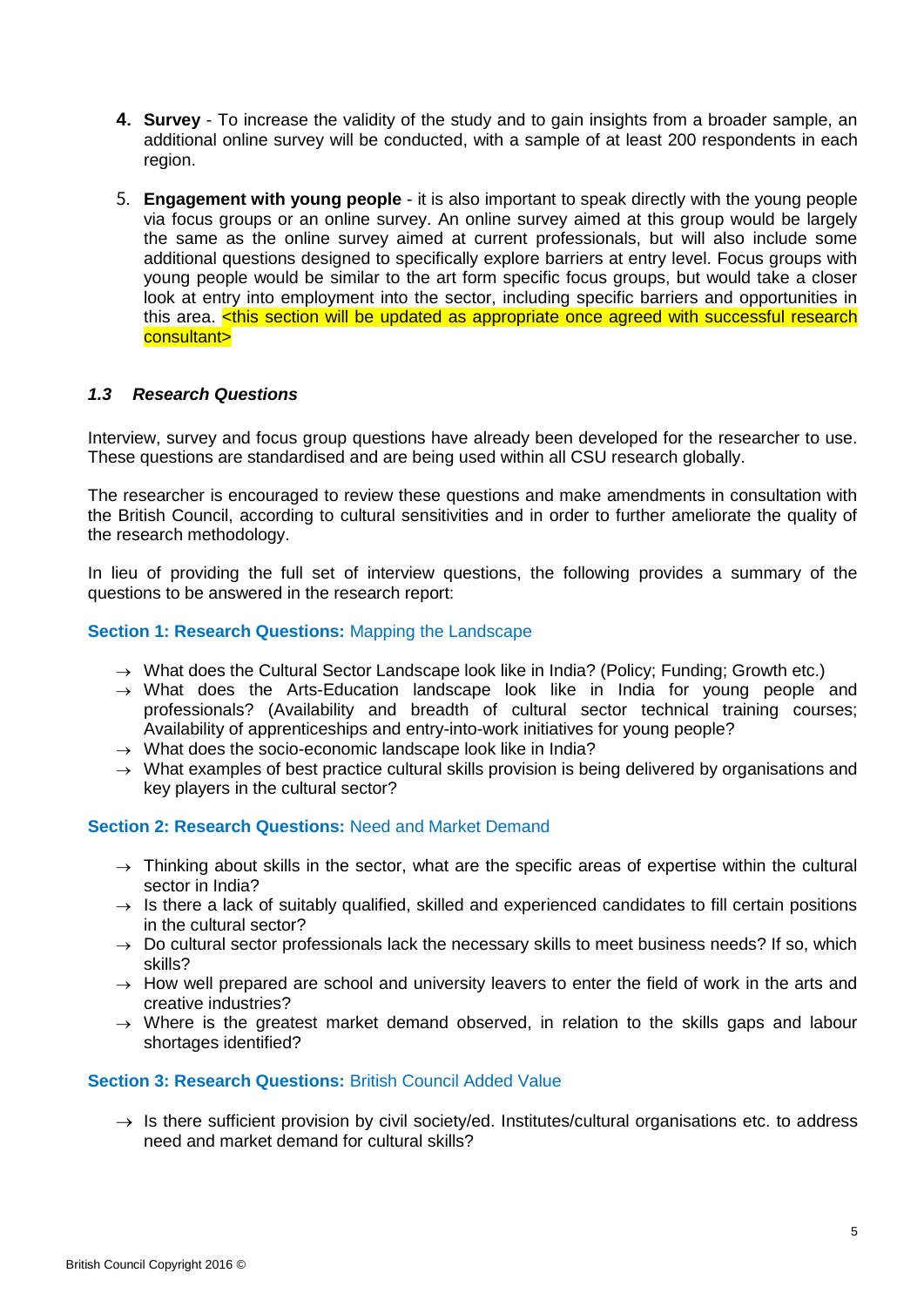- $\rightarrow$  Where could the British Council add greatest value by filling gaps in existing provision by other providers; and where is there greatest opportunity? Clearly identifying similarities and differences between areas of greatest need, potential market demand and opportunity?
- $\rightarrow$  Who are the key players, potential partners and possible co-investors for the development of new cultural skills programmes and products?
- $\rightarrow$  What risks or challenges could impede the successful development and delivery of CSU activity?

### **Section 4: Research Questions:** Recommendations

 $\rightarrow$  Recommended areas of opportunity for the development of cultural skills programmes and activity for young people and professionals (including business models we should use for programmes)

## *1.4 Research Ethics*

The Consultant is expected to follow strict adherence to ethical guidelines in research. This includes, but is not limited to, ensuring:

- 1. Participants are fully informed of what the research is about, how the data will be used and why they are being invited to take part. An 'information sheet' for participants has been drafted and will require translating by the researcher.
- 2. Participants provide their informed and voluntary consent before taking part in the research. A 'participant consent' clause is included in the 'information sheet for participants'.
- 3. Criminal Record Bureau clearance is received prior to conducting any focus groups with minors.
- 4. Parental consent forms have been signed and collected for all minors participating in the research.
- 5. Participants remain anonymous in the research and that all quotes are cited anonymously with the participants consent.
- 6. Research is conducted in a space that it comfortable for the participants and where they are able to speak freely.
- 7. Participants are aware that participating in the research does not constitute an increased likelihood that the British Council will later partner with their organisation/institute.
- 8. Participants are aware the research and data will be for internal British Council use only and that a short executive summary paper will be made available to the public and research participants.
- 9. Data and sensitive information is stored securely and not on any portable devices (e.g. USBs, laptop desktops etc.).
- 10. Interview and focus group questions are asked sensitively and tailored appropriately for the various audiences participating in the research.

## *1.5 Research Deliverables: Style and Length of Report and Presentation*

The researcher will be required to produce a comprehensive written report in English which includes graphs and statistical data with an accompanying narrative. The researcher will also be required to draft an executive summary that will be published and shared with the public and external partners.

The report should be structured as follows, in keeping with the format of the CSU's research reports for the EU and East Asia.

Foreword Acronyms and Key Terminology Executive Summary Introduction and Background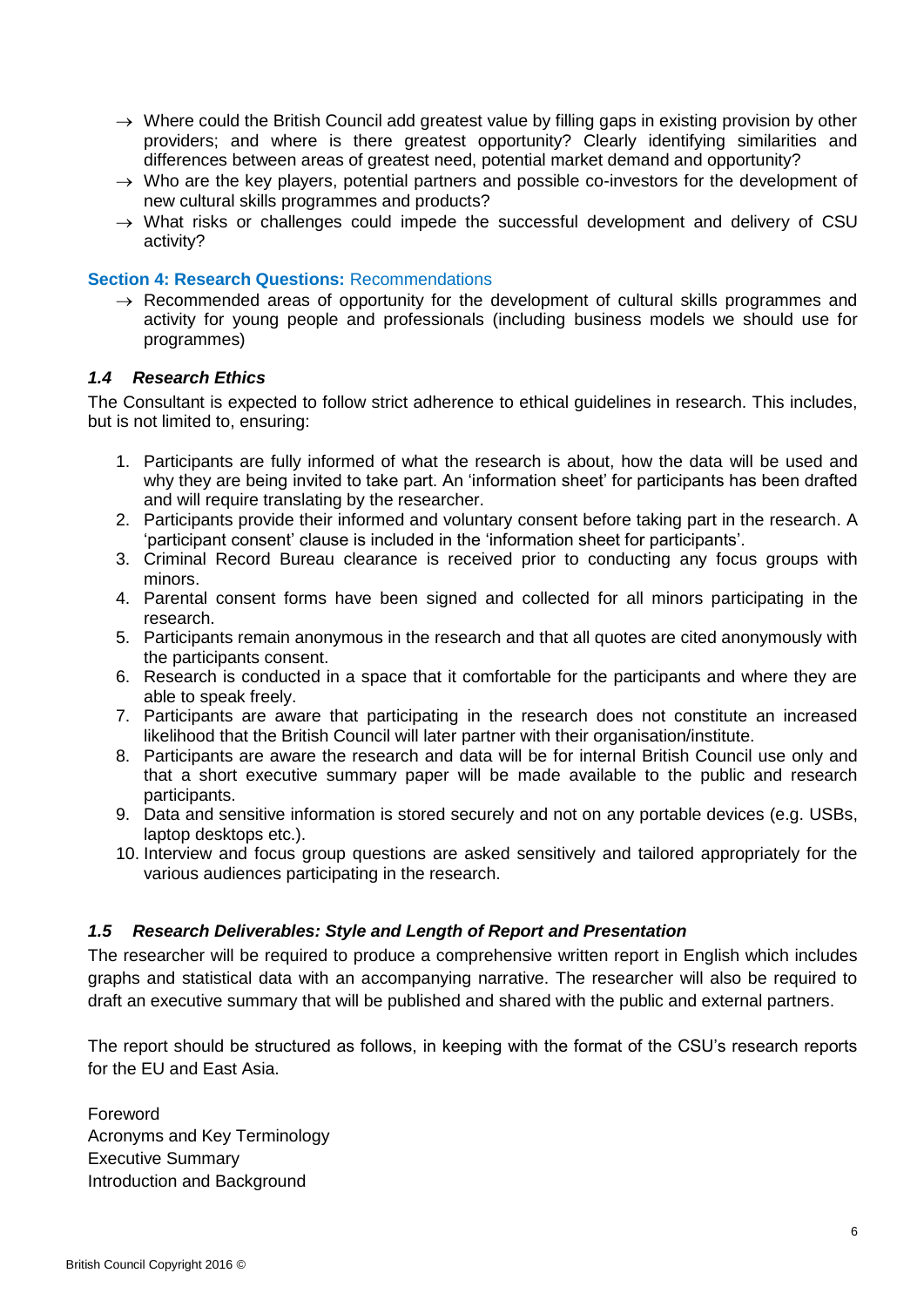# Methodology

Key Findings

- Socio-Political and Economic Context
- Contextual Overview of the Cultural Sector
- Contextual Overview of the Education Sector
- Examples of past and present British Council Skills Activity in India
- Skills Gaps across the Cultural Sector (analysis for both young people and professionals)
- Market Demand
- Skills Shortages across the Cultural Sector
- **Key Players**
- Risks and Considerations when developing cultural skills activity

Conclusion

- Recommendations and Business Models
- Possible Delivery Partners and Co-Investors

# Appendices

- **Strategic Overview of Key Findings**
- Consolidation of Key Statistics and Data
- British Council Added-Value
- Bibliography

The final report and accompanying executive summary must provide endnote references for all facts and statistics used, which should be clearly detailed in the report's bibliography. Primary sources must be used wherever possible over secondary sources. For example, the researcher should seek to reference a statistic to its original report, not where it is cited second-hand by a report or on a website.

The researcher is encouraged to review this format and make suggested amendments in consultation with the British Council, in order to further ameliorate the quality of the research report produced.

The structure of the publishable executive summary will be developed in discussion between the British Council and the researcher. The first and final drafts of the reports must be delivered in English.

The consultant will also present findings to the internal British Council team. The presentation should then be available for British Council colleagues to use again, should it be required.

# *1.6 Audience and Use of Findings*

The comprehensive written report in English and should include graphs and statistical data with an accompanying narrative, is likely to be for internal British Council use only to inform the development of new programmes, products and partnerships.

The Consultant will also be required to draft an executive summary in English that will be published and shared with the public and external partners.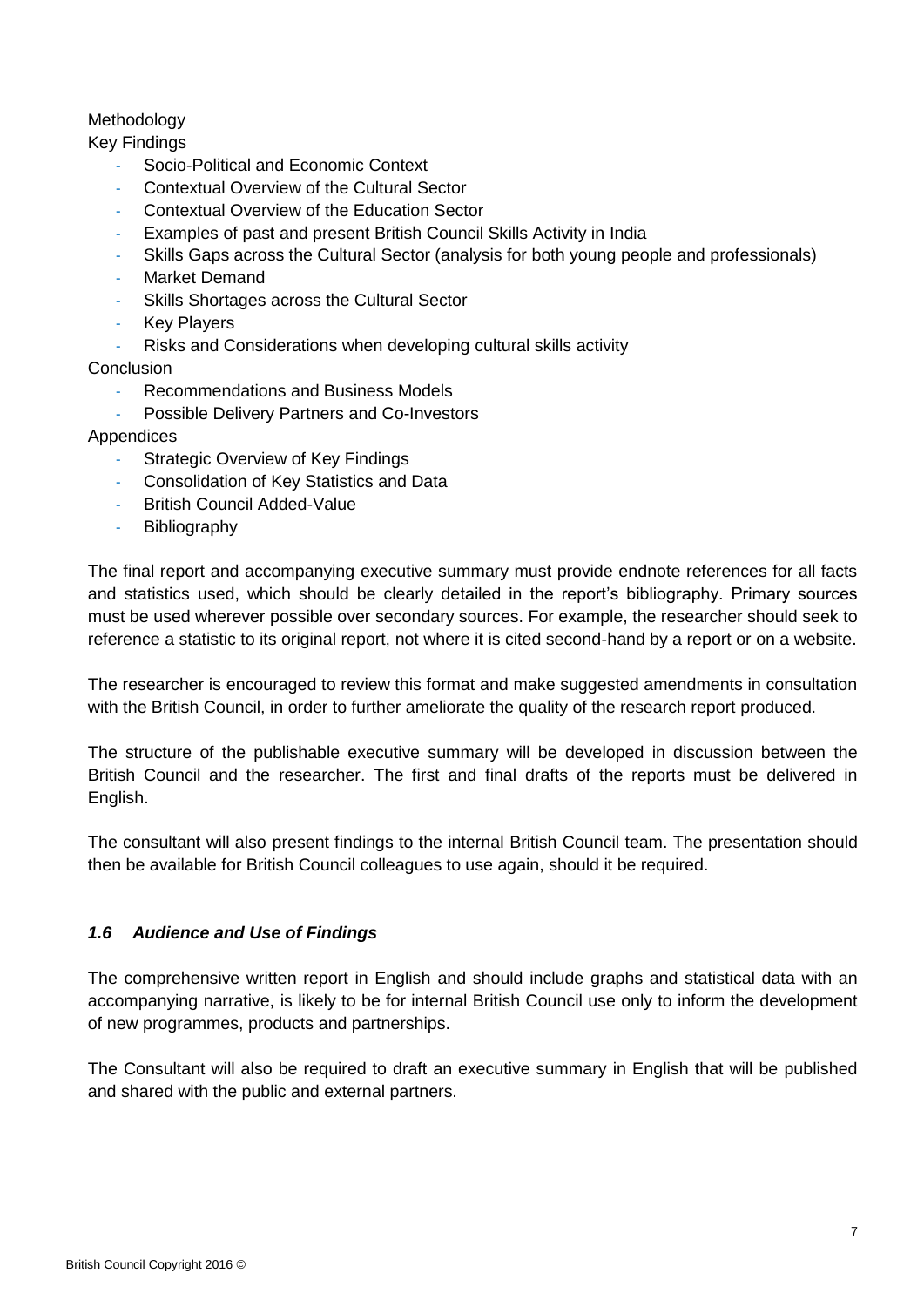# *1.7 Intellectual Property*

The full research report, executive summary and all raw data associated with the research, also described as Project IPR, will be the intellectual property of the British Council. The list included in this paragraph is not intended to be exhaustive.

## *1.8 Research Management*

The research will be managed and overseen by the British Council UK and by British Council India.

# *1.9 Research Timeframe and Key Milestones*

Research to be completed within approximately 3 months.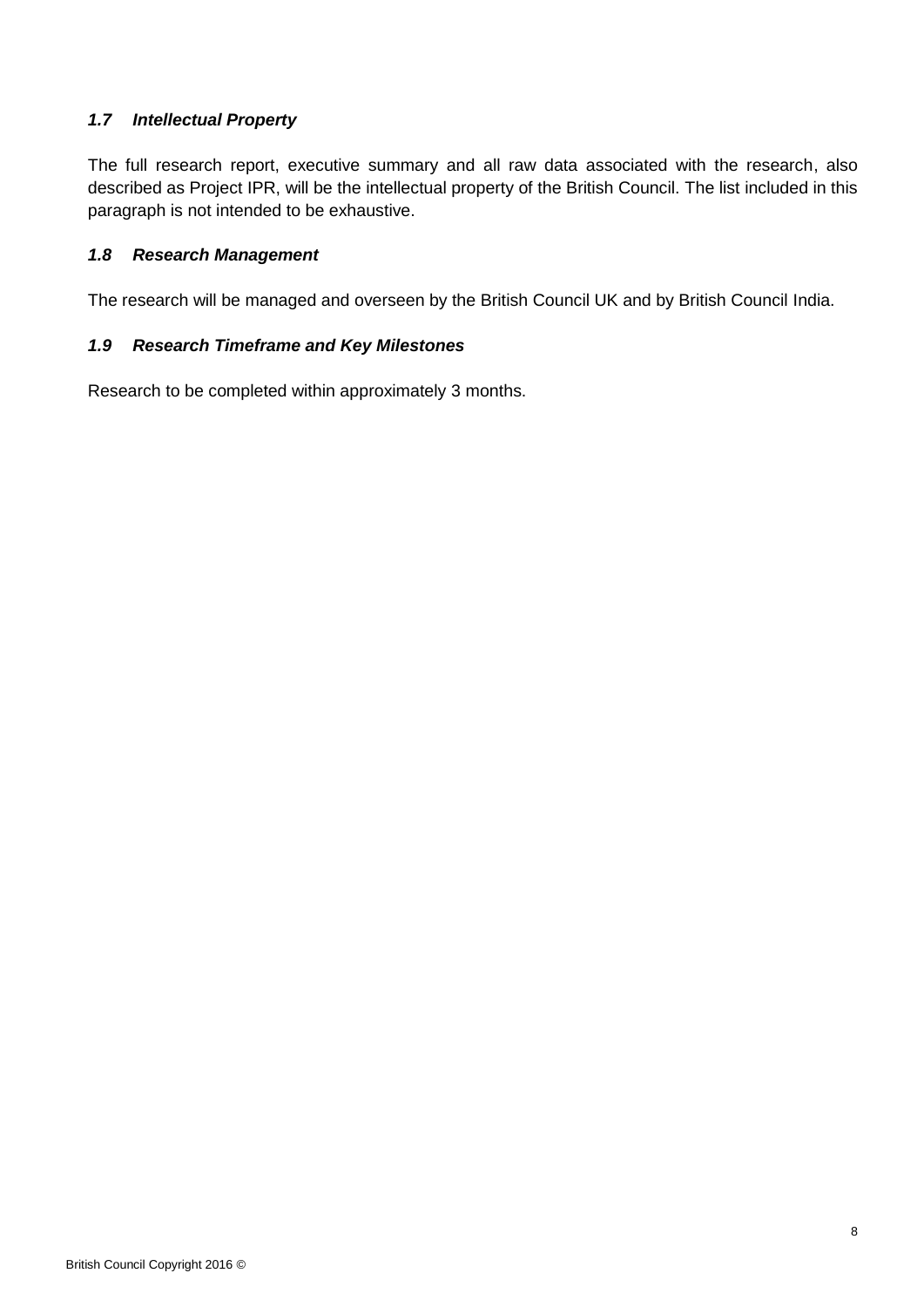# **Schedule 3**

## Charges

The Charges for the Services and/or Goods will be a maximum of **£TBC** equating to:

- 1. Pre-production
- 2. Desk research
- 3. Personal interviews
- 4. Focus Groups
- 5. Survey
- 6. Final Report

Payment will be made according to the following payment structure:

- 25% of the total projected 30 days' work upon receipt of full projected timeline and signing of contract.
- 50% of the total at the mid-point of the research.
- 25% of the total upon final delivery of the research report.

The Charges will be an all-inclusive fee and cover all preparation, report writing and all other work, which is carried out in conjunction with this Research.

It is expected that the Consultant will meet all costs and expenses necessary to provide the Services under this Agreement, including, but not restricted to: the costs of salaries, bonuses, superannuation medical and travel insurance, insurance for personal possessions or of any fees payable to personnel employed, or engaged by the Consultant.

The Charges are also deemed to cover the cost of personal equipment, non-Working Days and all other costs including passports and vaccinations, travel to and from the airport, travel to and from interviews, flights, accommodation costs, food, overheads and expenses of whatsoever nature that may be incurred except those otherwise specifically provided for in this Agreement.

<span id="page-8-0"></span>Travel and Subsistence is expected to comply with the British Council Travel Policy. This includes using public transport wherever possible, travel by air must be by economy class for where the flight time is less than eight hours, and travel by rail should be by standard class. Safety should be the primary consideration when making transport bookings, with cost as the other main factor. Meal rates (in local currency) should be INR 500 for breakfast, INR 750 for lunch and INR 1,250 for dinner. If the supplier is unable to comply with this, please state your reasons in Part 1 of Annex 3.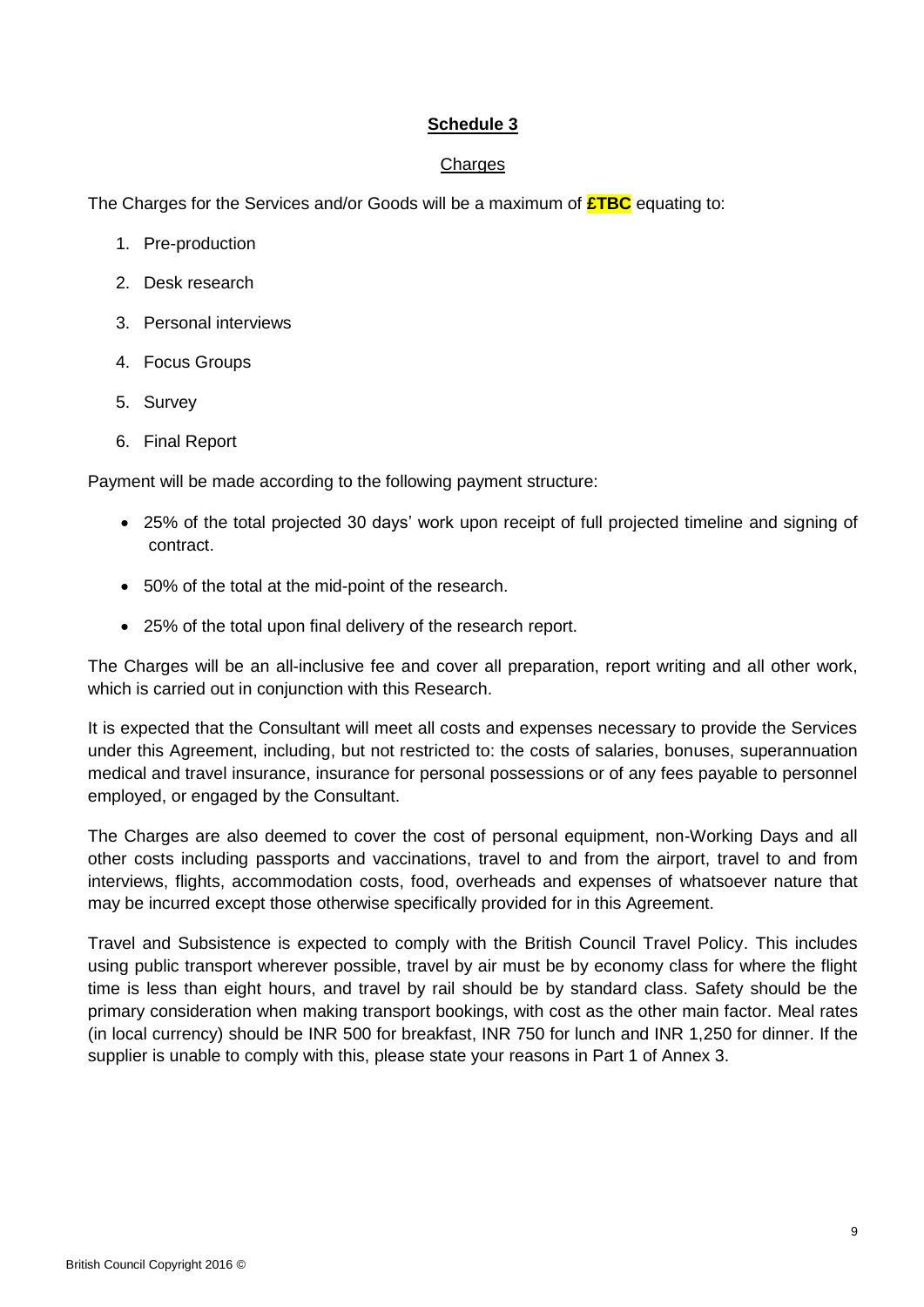# Standard Terms

## **1 Interpretation**

1.1 In this Agreement:

"**Background IPR**" means any Intellectual Property Rights (other than Project IPR) belonging to either party before the Commencement Date or not created in the course of or in connection with the Project;

"**British Council Entities**" means the subsidiary companies and other organisations Controlled by the British Council from time to time, and any organisation which Controls the British Council (the "**Controlling Entity**") as well as any other organisations Controlled by the Controlling Entity from time to time;

"**British Council's Manager**" means the British Council's manager for the Services appointed in accordance with clause [3.1.1](#page-14-0) of these Standard Terms;

"**British Council Requirements**" means the instructions, requirements, policies, codes of conduct, guidelines, forms and other documents notified to the Consultant in writing or set out on the British Council's website at [http://www.britishcouncil.org/new/about](http://www.britishcouncil.org/new/about-us/jobs/folder_jobs/register-as-a-consultant/policies-for-consultants-and-associates/)[us/jobs/folder\\_jobs/register-as-a-consultant/policies-for-consultants-and-associates/](http://www.britishcouncil.org/new/about-us/jobs/folder_jobs/register-as-a-consultant/policies-for-consultants-and-associates/) or such other web address as may be notified to the Consultant from time to time (as such documents may be amended, updated or supplemented from time to time during the Term);

"**Charges**" means the charges, fees and any other sums payable by the British Council to the Consultant as set out in [1.1;](#page-3-0)

"**Code**" means the Department of Constitutional Affairs' Code of Practice on the discharge of public authorities' functions under Part 1 of the Freedom of Information Act 2000 (issued under section 45 of that Act) (November 2004) as may be updated or re-issued from time to time and any other relevant codes of practice published by the Department of Constitutional Affairs or its successor bodies;

"**Confidential Information**" means any information which has been designated as confidential by either party in writing or that ought to be considered as confidential (however it is conveyed or on whatever media it is stored) including information which relates to the business, affairs, finances, properties, assets, trading practices, Goods/Services, developments, trade secrets, Intellectual Property Rights, know-how, personnel, and customers of the British Council or the Consultant (as the case may be) and all personal data and sensitive personal data within the meaning of the Data Protection Act 1998;

"**Consultant's Equipment**" means any equipment described as "Consultant's Equipment" in Schedule 1 and any other equipment, including tools, systems (including laptops), cabling or facilities provided by the Consultant or its sub-contractors and used directly or indirectly in the supply of the Services or the Goods which are not the subject of a separate agreement between the parties under which title passes to the British Council;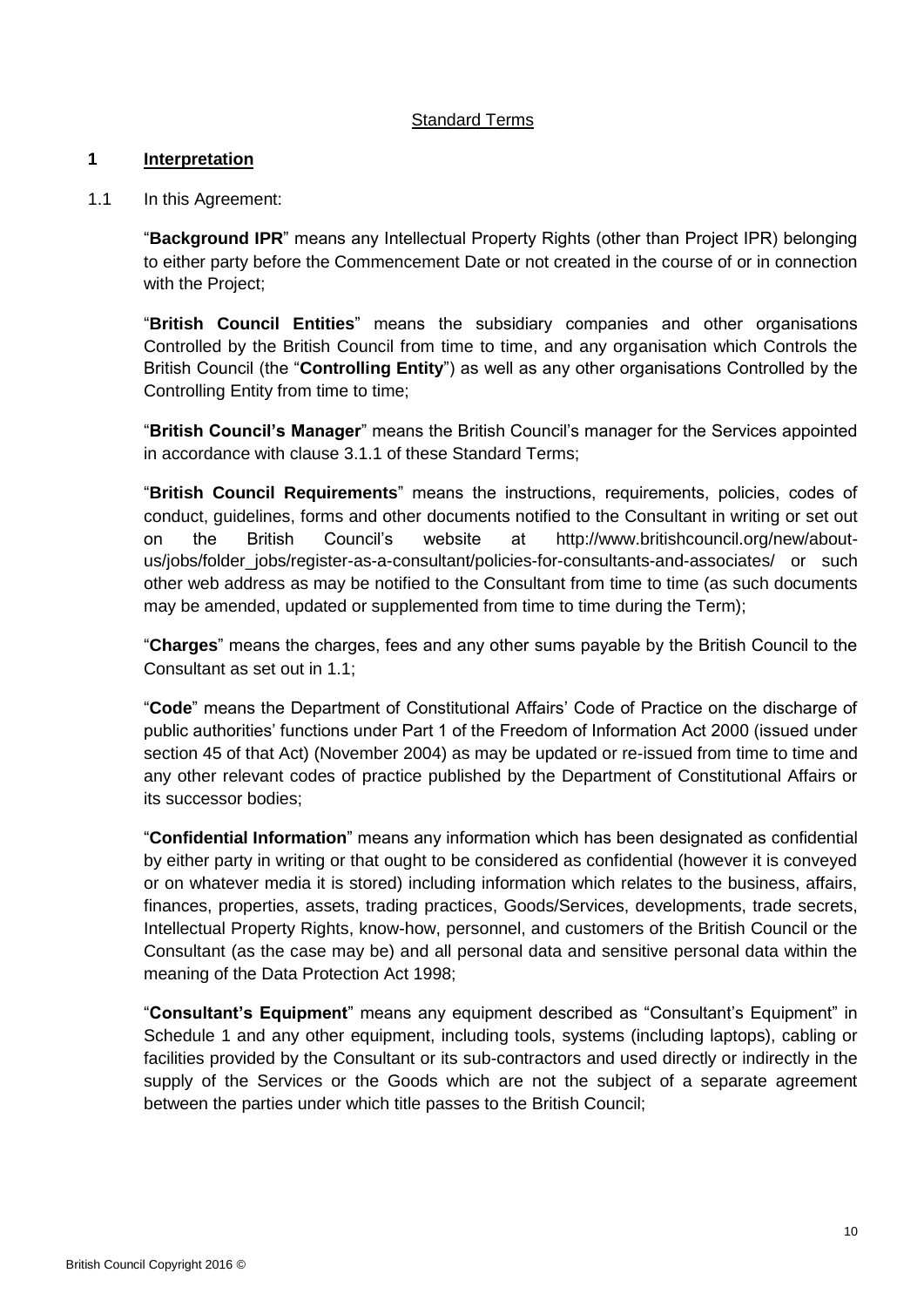"**Consultant's Team**" means the Consultant and, where applicable, any Relevant Person, and all other employees, consultants, agents and sub-contractors which the Consultant engages in any way in relation to the supply of the Services or the Goods;

"**Control**" means the ability to direct the affairs of another party whether by virtue of the ownership of shares, contract or otherwise (and "**Controlled**" shall be construed accordingly);

"**Deliverables**" means all Documents, products and materials developed or provided by the Consultant as part of providing the Services;

"**Document**" means (whether in hard copy or electronic format) any document, drawing, map, plan, diagram, design, picture or other image, tape, disk, or other device or record embodying information in any form including any web page, information portal, "blog", online content or electronic file;

"**End Client Agreement**" means the agreement (if any) between the End Client (if any) and the British Council relating to the Project in connection with which the Consultant is providing its Services as a sub-contractor;

"**End Client Requirements**" means the specific requirements of the End Client (if any), including the terms of the End Client Agreement, as set out in the Special Terms [\(Schedule 1\)](#page-1-0), the Terms of Reference [\(Schedule 2\)](#page-2-0) or as otherwise notified to the Consultant in writing;

"**Environmental Information Regulations**" means the Environmental Information Regulations 2004;

"**Equality Legislation**" means any and all legislation, applicable guidance and statutory codes of practice relating to diversity, equality, non discrimination and human rights as may be in force from time to time in England and Wales or in any other territory in which, or in respect of which, the Consultant provides the Services;

"**FOIA**" means the Freedom of Information Act 2000 and any subordinate legislation made under that Act from time to time together with any guidance and/or codes of practice issued by the Information Commissioner in relation to such legislation;

"**Goods**" means the goods or products (if any) to be supplied by the Consultant under this Agreement as set out in the Special Terms [\(Schedule 1\)](#page-1-0) and/or the Terms of Reference [\(Schedule 2\)](#page-2-0);

"**Information Disclosure Requirements**" means the requirements to disclose information under:

- (a) the Code;
- (b) the FOIA; and
- (c) the Environmental Information Regulations;

"**Intellectual Property Rights**" means any copyright and related rights, patents, rights to inventions, registered designs, database rights, design rights, topography rights, trade marks, service marks, trade names and domain names, trade secrets, rights in unpatented know-how,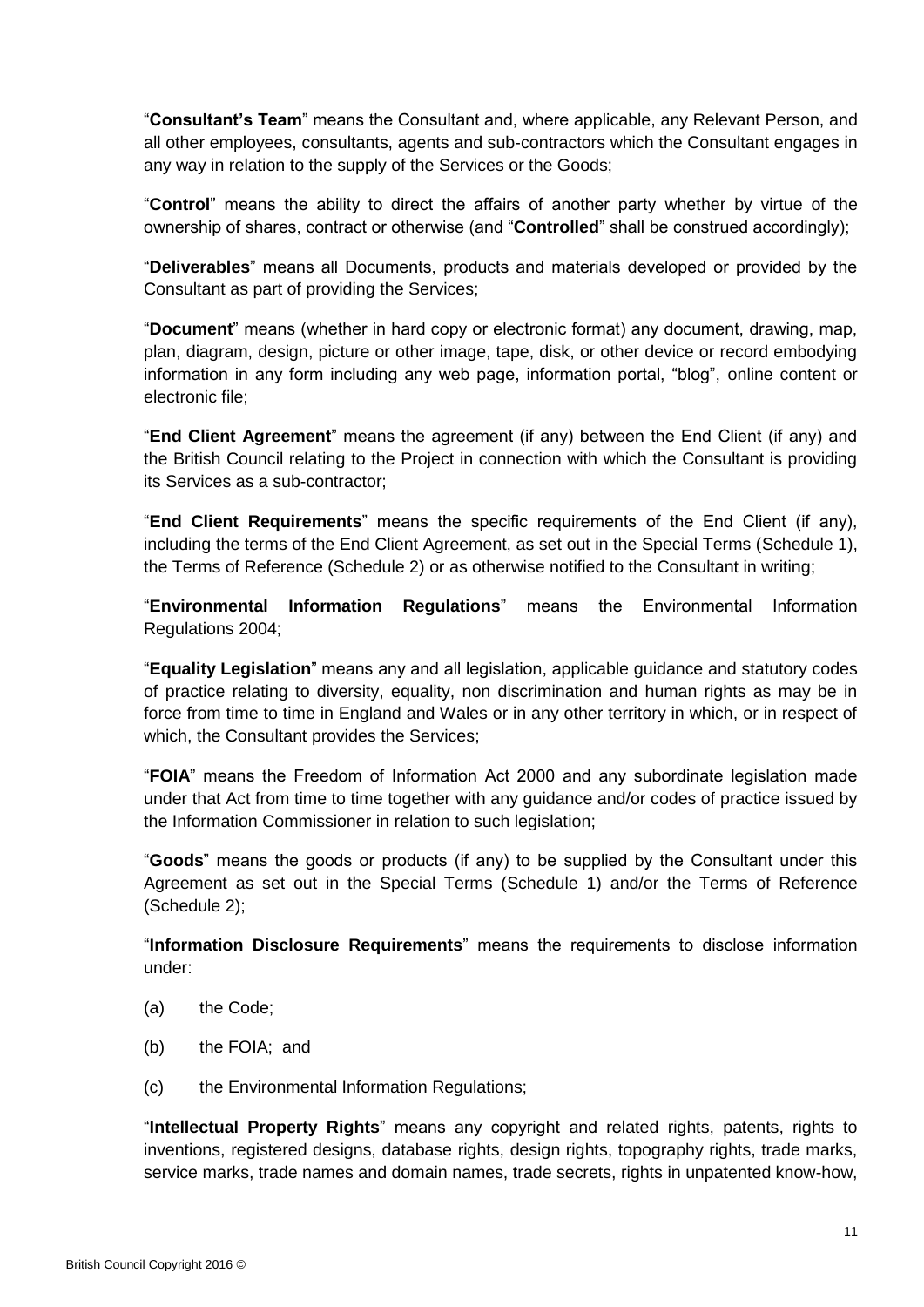rights of confidence and any other intellectual or industrial property rights of any nature including all applications (or rights to apply) for, and renewals or extensions of such rights and all similar or equivalent rights or forms of protection which subsist or will subsist now or in the future in any part of the world;

"**Premises**" means, where applicable, the premises or location where the Services are to be provided, as notified by the British Council to the Consultant;

"**Project**" means the project in connection with which the Consultant provides its Services as further described in the Special Terms [\(Schedule 1\)](#page-1-0) and/or the Terms of Reference [\(Schedule](#page-2-0)  [2\)](#page-2-0);

"**Project IPR**" means all Intellectual Property Rights that arise or are obtained or developed by either party, or by a contractor on behalf of either party, in respect of the Deliverables in the course of or in connection with the Project;

"**Relevant Person**" means any individual employed or engaged by the Consultant and involved in the provision of the Services, or any agent or contractor or sub-contractor of the Consultant who is involved in the provision of the Services and includes the Key Personnel (if any);

"**Request for Information**" means a request for information (as defined in the FOIA) relating to or connected with this Agreement or the British Council more generally or any apparent request for such information under the Information Disclosure Requirements;

"**Services**" means the consultancy and related services to be provided by the Consultant under this Agreement as set out in the Special Terms [\(Schedule 1\)](#page-1-0) and/or the Terms of Reference [\(Schedule 2\)](#page-2-0); and

"**Third Party IPR**" means any Intellectual Property Rights not belonging to either party to this Agreement but used by the Consultant in the creation of the Deliverables and/or in the course of or in connection with the Project.

- <span id="page-11-0"></span>1.2 In this Agreement:
	- 1.2.1 any headings in this Agreement shall not affect the interpretation of this Agreement;
	- 1.2.2 a reference to a statute or statutory provision is (unless otherwise stated) a reference to the applicable UK statute as it is in force for the time being, taking account of any amendment, extension, or re-enactment and includes any subordinate legislation for the time being in force made under it;
	- 1.2.3 where the words "include(s)" or "including" are used in this Agreement, they are deemed to have the words "without limitation" following them, and are illustrative and shall not limit the sense of the words preceding them;
	- 1.2.4 without prejudice to clause [1.2.5,](#page-12-0) except where the context requires otherwise, references to:
		- (i) services being provided to, or other activities being provided for, the British Council;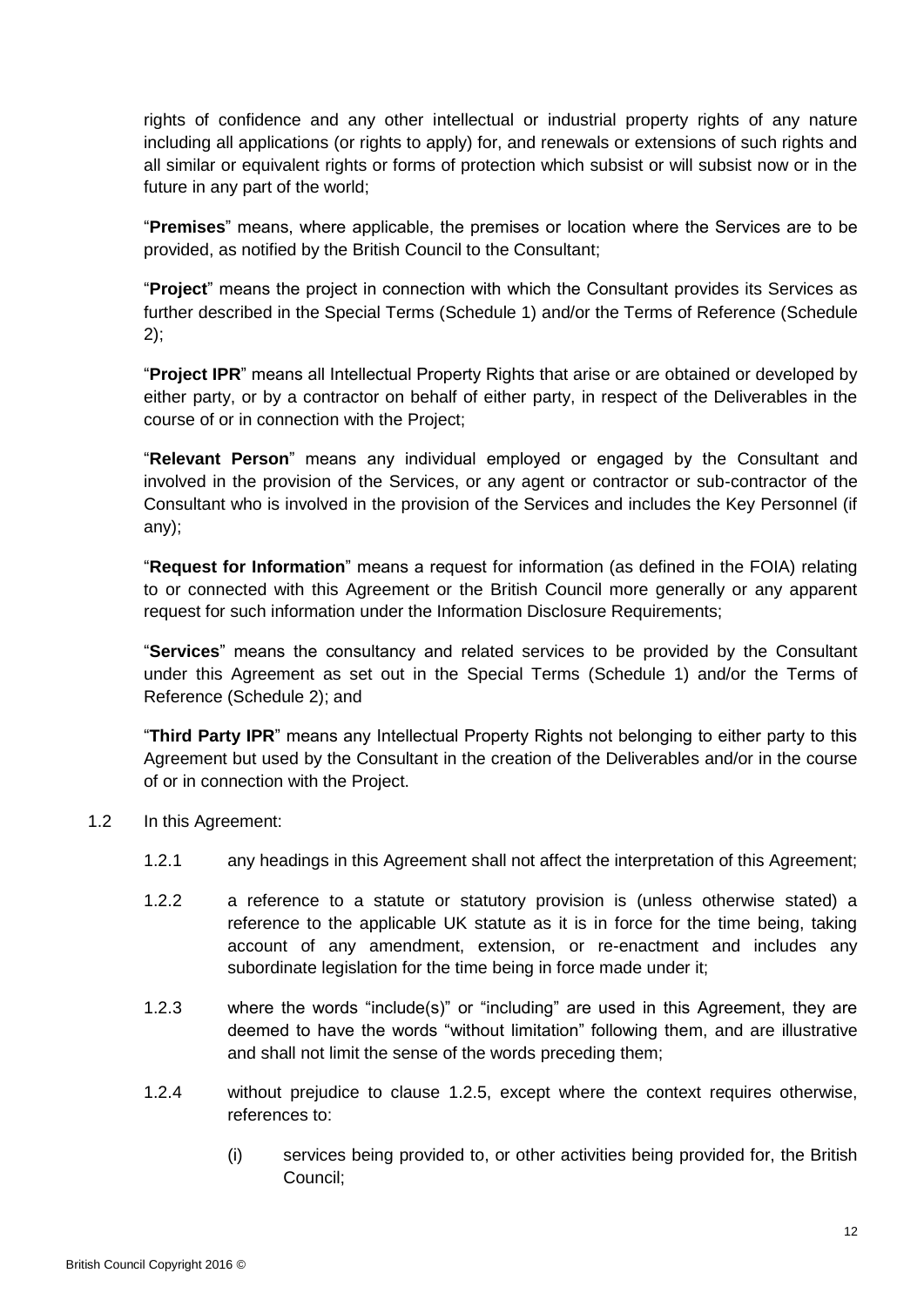- (ii) any benefits, warranties, indemnities, rights and/or licences granted or provided to the British Council; and
- (iii) the business, operations, customers, assets, Intellectual Property Rights, agreements or other property of the British Council,

shall be deemed to be references to such services, activities, benefits, warranties, indemnities, rights and/or licences being provided to, or property belonging to, each of the British Council and the British Council Entities and this Agreement is intended to be enforceable by each of the British Council Entities; and

<span id="page-12-0"></span>1.2.5 obligations of the British Council shall not be interpreted as obligations of any of the British Council Entities.

# **2 Consultant's Responsibilities**

- 2.1 The Consultant shall provide the Services and the Goods, and deliver the Deliverables to the British Council, with reasonable skill, care and ability in accordance with the terms of this Agreement (and, in particular, the Special Terms [\(Schedule 1\)](#page-1-0) and the Terms of Reference [\(Schedule 2\)](#page-2-0)), and shall allocate sufficient resources to the Services to enable it to comply with this obligation.
- 2.2 To the extent the Consultant is required to deliver any Goods under this Agreement, those Goods shall be of satisfactory quality, fit for purpose and shall comply with any applicable specification set out in this Agreement.
- 2.3 The Consultant shall meet any dates related to the performance of the Services under this Agreement and time shall be of the essence in respect of such dates.
- 2.4 The Consultant shall comply with, and complete and return any forms or reports from time to time required by, the British Council Requirements.
- 2.5 The Consultant shall comply with the End Client Requirements (if any) and shall do nothing to put the British Council in breach of the End Client Requirements (if any).
- 2.6 Where applicable, the Consultant shall, subject to the prior written approval of the British Council, appoint or, at the written request of the British Council, replace without delay any member of the Consultant's Team, each such member to be suitably skilled, experienced and qualified to carry out the Services. The Consultant shall not, without the British Council's prior written consent (not to be unreasonably withheld or delayed), replace any of the Key Personnel. The British Council acknowledges that the Consultant will have to replace a member of the Key Personnel where such person leaves the employment of the Consultant, in which case the British Council shall have a right of approval over the proposed replacement (such approval not to be unreasonably withheld or delayed).
- <span id="page-12-1"></span>2.7 The Consultant shall:
	- 2.7.1 observe, and ensure that, where applicable, the Consultant's Team observes, the British Council's Acceptable Usage Policy, Roam User Policy (where access to the relevant information technology systems has been granted), Information Security Policy and any applicable security policy or health and safety policy notified to the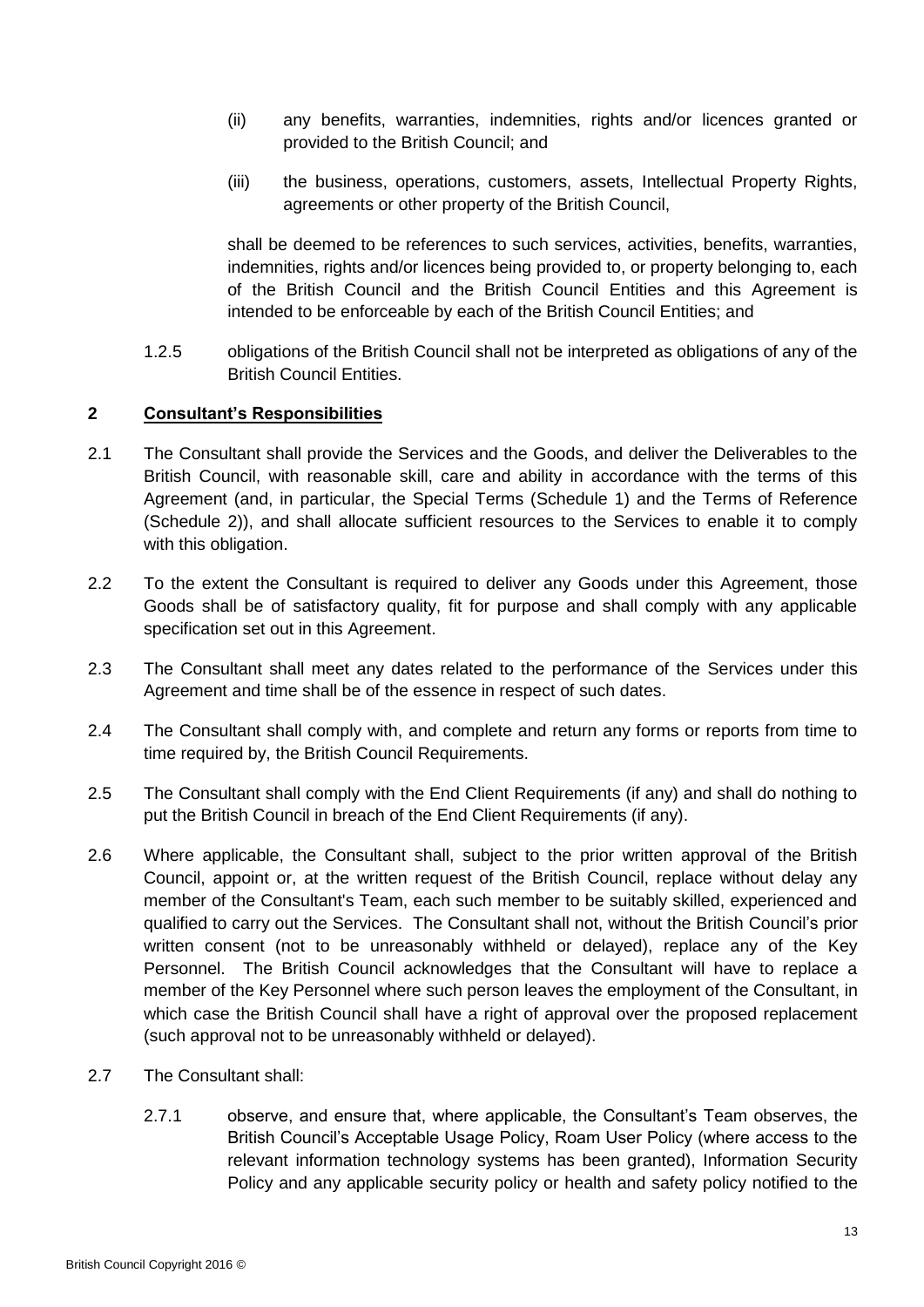Consultant (including such policies as may be applicable at the Premises) and any reasonable verbal or written instructions or policies issued to the Consultant at any time and shall comply with the legal requirements of any country in which the Services are being provided and, if the Consultant fails to do so, the British Council reserves the right to refuse the Consultant's Team access to the Premises and/or to suspend the provision of the Services until such time as the Consultant (and, where applicable, the Consultant's Team) is compliant with such policies, instructions or requirements and the British Council shall not be required to pay the Charges in respect of the period of such suspension; and

- 2.7.2 before the date on which the Services are to start, obtain and at all times maintain and comply with all licences and consents required to enable the Consultant to provide the Services (including in relation to the installation of the Consultant's Equipment) and the Goods in accordance with this Agreement.
- 2.8 The Consultant shall not at any time during the Term do or say anything which damages or which could reasonably be expected to damage the interests or reputation of the British Council or the End Client (if any) or their respective officers, employees, agents or contractors.
- 2.9 If the Consultant is unable to provide the Services due to its own illness or injury or the illness or injury of any Relevant Person, the Consultant shall advise the British Council of that fact as soon as reasonably practicable and shall provide such evidence of any Relevant Person's or its own (as the case may be) illness or injury as the British Council may reasonably require. For the avoidance of doubt, no Charges shall be payable to the Consultant in respect of any period during which the Services are not provided.
- 2.10 The Consultant shall use all reasonable endeavours to ensure that it is available at all times on reasonable notice to provide such assistance or information as the British Council may require.
- 2.11 The Consultant may use another person, firm, company or organisation to perform any administrative, clerical or secretarial functions which are reasonably incidental to the provision of the Services provided that the British Council will not be liable to bear the cost of such functions.
- 2.12 Where the Consultant is not an individual, it shall provide one or more Relevant Person(s) to provide the Services and shall procure that such Relevant Person(s) comply with the terms of this Agreement to the extent that such terms are applicable to such Relevant Person(s). Notwithstanding the deployment of any such Relevant Person(s), the Consultant shall remain wholly liable to the British Council and shall be responsible for all acts and omissions (howsoever arising) in the performance of the Services. The British Council may, in its discretion, require the Relevant Person(s) to enter into direct undertakings with the British Council including with regard to confidentiality and intellectual property.
- 2.13 Nothing in this Agreement shall prevent the Consultant from being engaged, concerned or having any financial interest in any capacity in any other business, trade, profession or occupation during the Term provided that such activity does not cause a breach of any of the Consultant's obligations under this Agreement.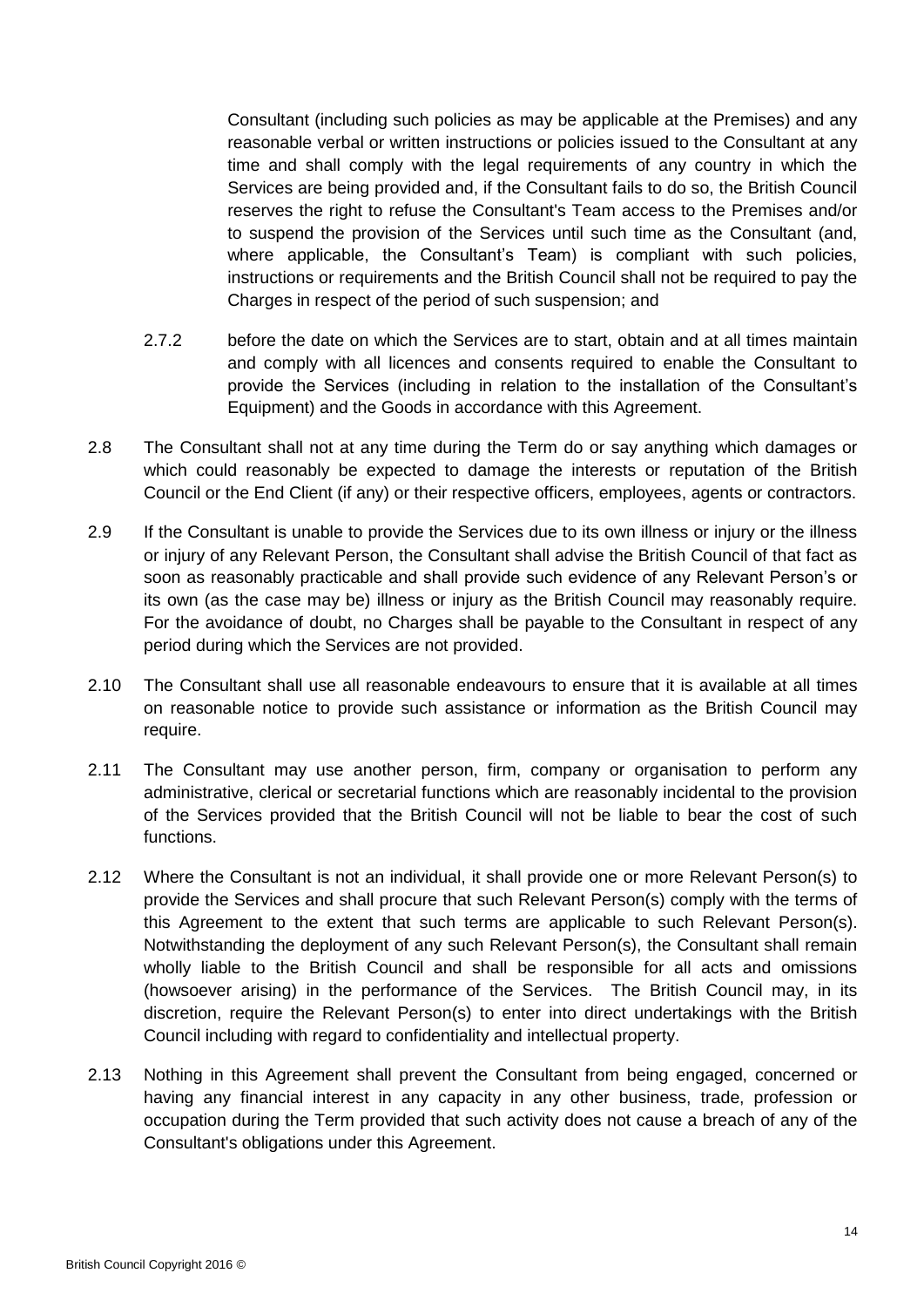- 2.14 The Consultant shall use its reasonable endeavours to ensure that it does not become involved in any conflict of interests between the interests of the British Council and/or the End Client and the interests of the Consultant itself or any client of the Consultant. The Consultant shall notify the British Council in writing as soon as is practically possible of any potential conflict of interests and shall follow the British Council's reasonable instructions to avoid, or bring to an end, any conflict of interests. In the event that a conflict of interests does arise, the British Council shall be entitled to terminate this Agreement on immediate written notice.
- 2.15 The Consultant warrants that the Consultant's Equipment shall be of satisfactory quality and fit for the purpose of providing the Services in accordance with this Agreement.

## **3 The British Council's Obligations**

- <span id="page-14-0"></span>3.1 The British Council shall:
	- 3.1.1 co-operate with the Consultant in all matters relating to the Services and the Goods and appoint the British Council's Manager in relation to the Services, who shall have the authority to represent the British Council on day-to-day matters relating to this Agreement; and
	- 3.1.2 inform the Consultant of all health and safety rules and regulations and any other reasonable security requirements, policies and British Council instructions that apply at the Premises and/or in the country in which the Services are being provided from time to time during the Term.
- 3.2 The Consultant acknowledges and agrees that if it considers that the British Council is not or may not be complying with any of the British Council's obligations, it shall only be entitled to rely on this as relieving the Consultant's performance under this Agreement:
	- 3.2.1 to the extent that it restricts or precludes performance of the Services or the provision of the Goods by the Consultant; and
	- 3.2.2 if the Consultant, promptly after the actual or potential non-compliance has come to its attention, has notified details to the British Council in writing.

# **4 Status**

- 4.1 The relationship of the Consultant to the British Council will be that of independent contractor and nothing in this Agreement shall render the Consultant or any Relevant Person an employee, worker, agent or partner of the British Council and the Consultant shall not hold itself out as such.
- <span id="page-14-1"></span>4.2 This Agreement constitutes a contract for the provision of services and not a contract of employment and accordingly the Consultant shall be fully responsible for and shall indemnify the British Council for and in respect of payment of the following within the prescribed time limits:
	- 4.2.1 any income tax, national insurance and social security contributions and any other employment related liability, deduction, contribution, assessment or claim in any applicable jurisdiction arising from or made in connection with either the performance of the Services, or any payment or benefit received by the Consultant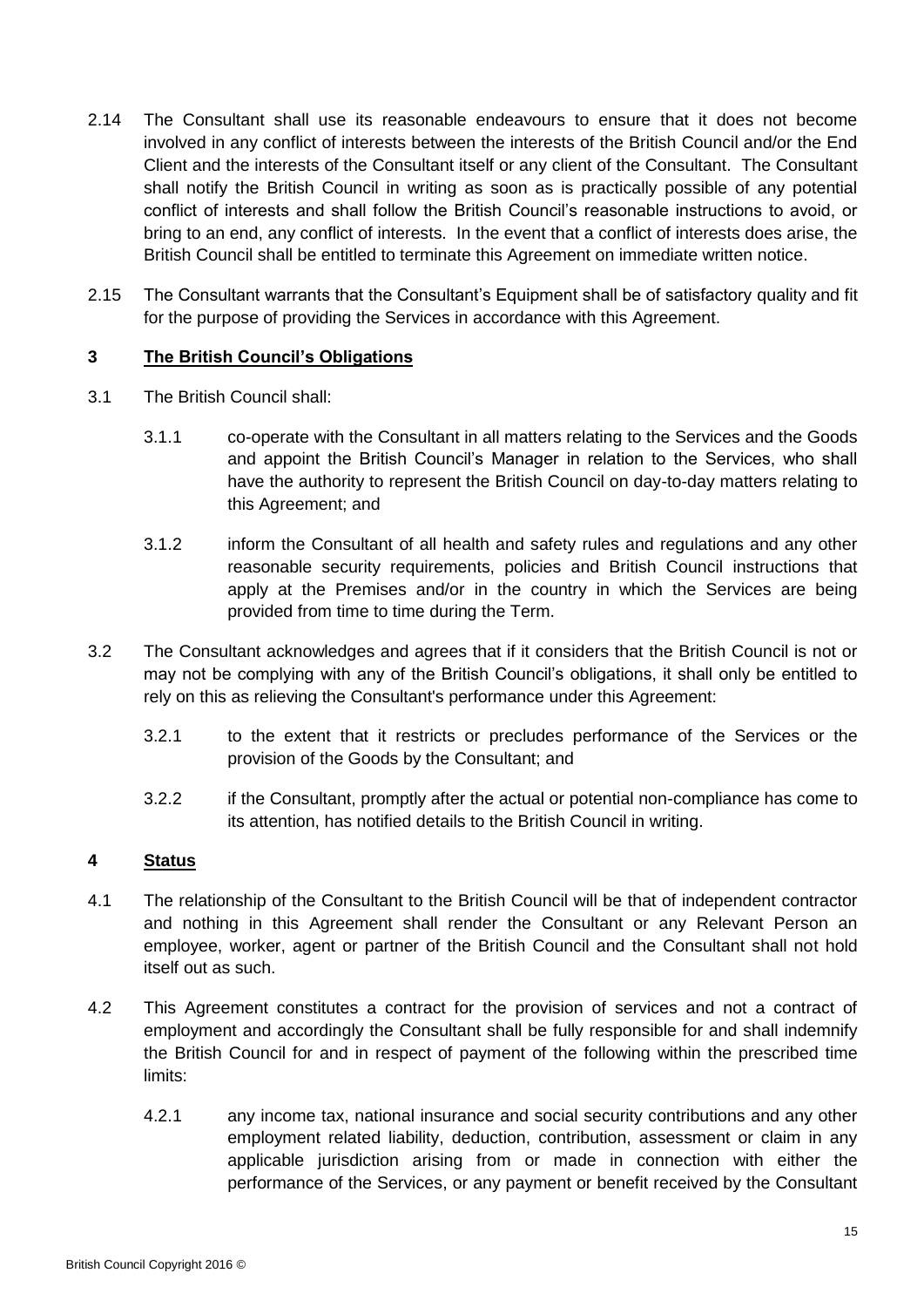(or, where applicable, any Relevant Person) in respect of the Services, where such recovery is not prohibited by law and the Consultant shall further indemnify the British Council against all reasonable costs, expenses and any penalty, fine or interest incurred or payable by the British Council in connection with or in consequence of any such liability, deduction, contribution, assessment or claim other than where the latter arise out of the British Council's negligence or wilful default; and

- 4.2.2 any liability for any employment-related claim or any claim based on worker status (including reasonable costs and expenses) brought by the Consultant (or, where applicable, any Relevant Person) against the British Council arising out of or in connection with the provision of the Services, except where such claim is as a result of any act or omission of the British Council.
- 4.3 The British Council may at its option satisfy the indemnities set out in clause [4.2](#page-14-1) above (in whole or in part) by way of deduction from any outstanding Charges or other payments due to the Consultant.
- 4.4 Where applicable, the Consultant:
	- 4.4.1 acknowledges and agrees that it is intended that all employees of the Consultant (if any) shall remain employees of the Consultant and that termination of this Agreement (or any part of it) shall not operate to transfer the contracts of employment of any employees to the British Council or any third party; and
	- 4.4.2 shall use all reasonable endeavours to ensure that no member of its staff is deployed in the delivery of the Services to such an extent that the Transfer of Undertakings (Protection of Employment) Regulations 2006 (or any applicable equivalent legislation in any relevant jurisdiction, including in the European Union the Acquired Rights Directive (Council Directive 77/187 as amended) and any national legislation enacting to such Directive) may operate to transfer the employment of such member of staff to the British Council or any successor service provider upon termination of this Agreement.

# **5 Price and Payment**

- 5.1 Unless stated otherwise, the Charges are exclusive of value added tax (VAT) or any equivalent sales tax in any applicable jurisdiction, which, if properly chargeable, the British Council shall pay at the prevailing rate within 30 days following receipt from the Consultant of a valid and accurate tax invoice. In the event that the British Council is required by the laws or regulations of any applicable jurisdiction to deduct any withholding tax or similar taxes from the Charges, the British Council shall deduct and account for such taxes before paying the remainder of the Charges to the Consultant and shall notify the Consultant in writing of all such sums properly deducted.
- 5.2 Under current UK legislation it is the responsibility of a supplier to assess its VAT liability for the supply of services. Where UK VAT is applicable, the Consultant's invoice should show all the necessary entries thereon to make it a valid tax invoice for VAT purposes; and in particular it must show the amount of VAT charged separately. However, the British Council may be of the opinion that the Services being supplied under this Agreement may not be subject to UK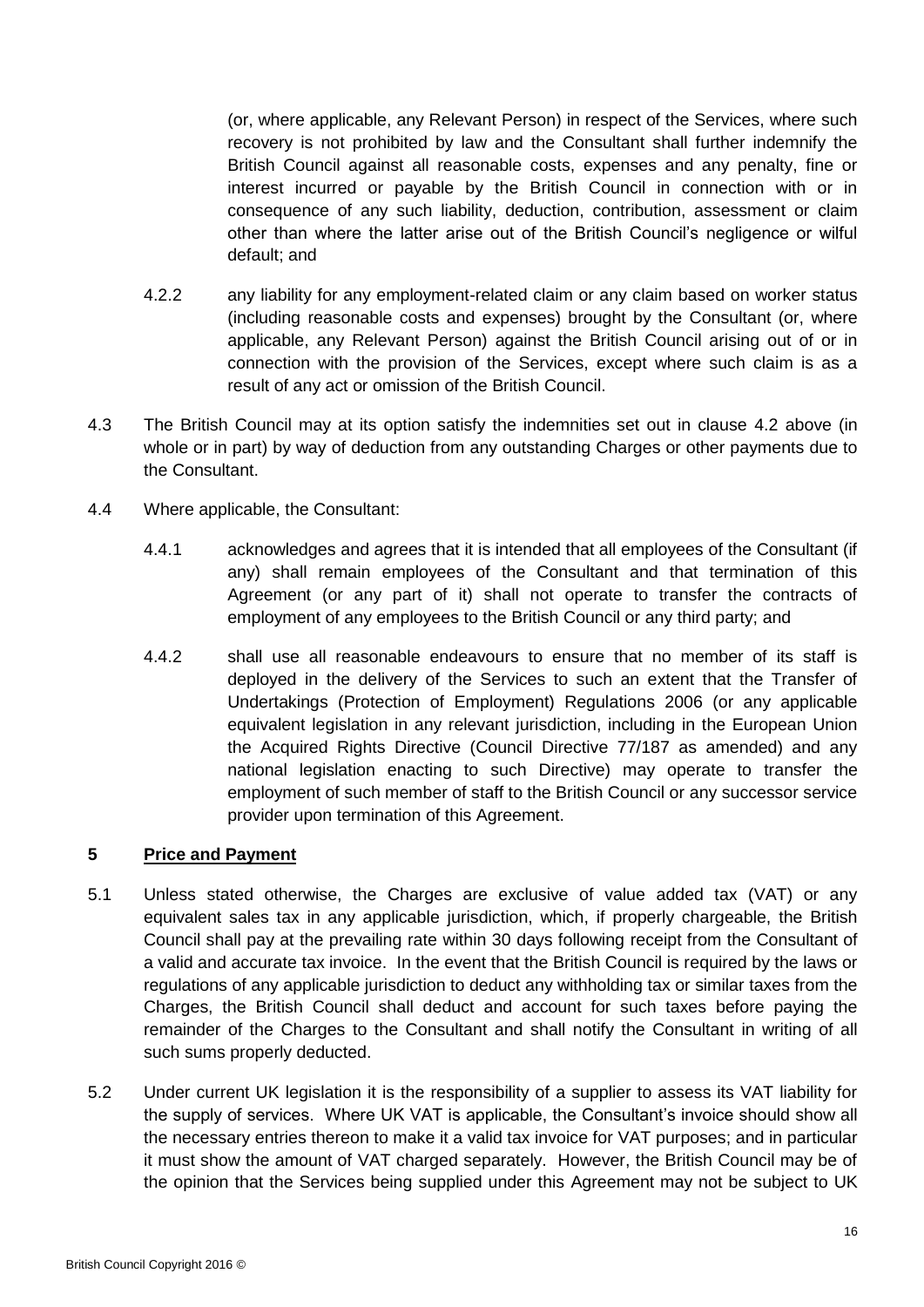VAT, due to the place of supply not being the UK, and the charging of UK VAT would therefore be inappropriate. The British Council reserves the right to dispute payment of the UK VAT charged by the Consultant until the issue has been resolved by a ruling in writing obtained from HM Revenue & Customs by the Consultant, and that ruling shown to the British Council.

- 5.3 The Consultant shall indemnify and keep indemnified the British Council from and against any liability, including any interest, penalties or costs incurred, which is levied, demanded or assessed on the British Council at any time in respect of the Consultant's failure to account for or to pay any VAT relating to payments made to the Consultant under this Agreement. Any amounts due under this clause 5.3 shall be paid in cleared funds by the Consultant to the British Council not less than seven calendar days before the date on which the tax or other liability is payable by the British Council. The British Council may grant the Consultant further time to pay where this is deemed appropriate by the British Council taking account of the relevant circumstances.
- 5.4 Unless stated otherwise, the Consultant shall invoice for the Charges monthly in arrears and all such invoices shall be accompanied by a statement setting out the Services and/or Goods supplied in the relevant month in sufficient detail to justify the Charges charged (including any timesheets or other information required by, and to be provided in the format set out in, the British Council Requirements).
- 5.5 Subject to clauses [5.6](#page-16-0) to [5.8](#page-16-1) below, the British Council shall, unless agreed otherwise by the parties in writing, pay each of the Consultant's valid and accurate invoices by automated transfer into the Consultant's nominated bank account no later than 30 days after the invoice is received.
- <span id="page-16-0"></span>5.6 Provided that it notifies the Consultant in writing in advance, and works in good faith to resolve any issues or disputes, the British Council shall be entitled to withhold payment of any sums in respect of any Services or Deliverables which have not been provided by the Consultant to the British Council's satisfaction and in accordance with the terms of this Agreement.
- 5.7 In the event that the British Council makes any overpayment in connection with this Agreement (or any other agreement between the parties), the British Council may, upon written notice to the Consultant, deduct the amount of such overpayment from any future invoice or require repayment of such sum within 30 days after the date on which it serves written notice on the Consultant.
- <span id="page-16-1"></span>5.8 Where there is an End Client, the British Council shall not be obliged to pay any invoice to the extent that it has not received payment relating to that invoice from the End Client.
- 5.9 If the British Council fails to pay any sum properly due and payable (other than any sum disputed in good faith) by the due date for payment, the Consultant may charge interest on the amount of any such late payment at the rate of 4% per annum above the official bank rate set from time to time by the Bank of England. Such interest will accrue from the date on which payment was due to the date on which payment is actually made. The parties hereby acknowledge and agree that this rate of interest is a substantial remedy for any late payment of any sum properly due and payable.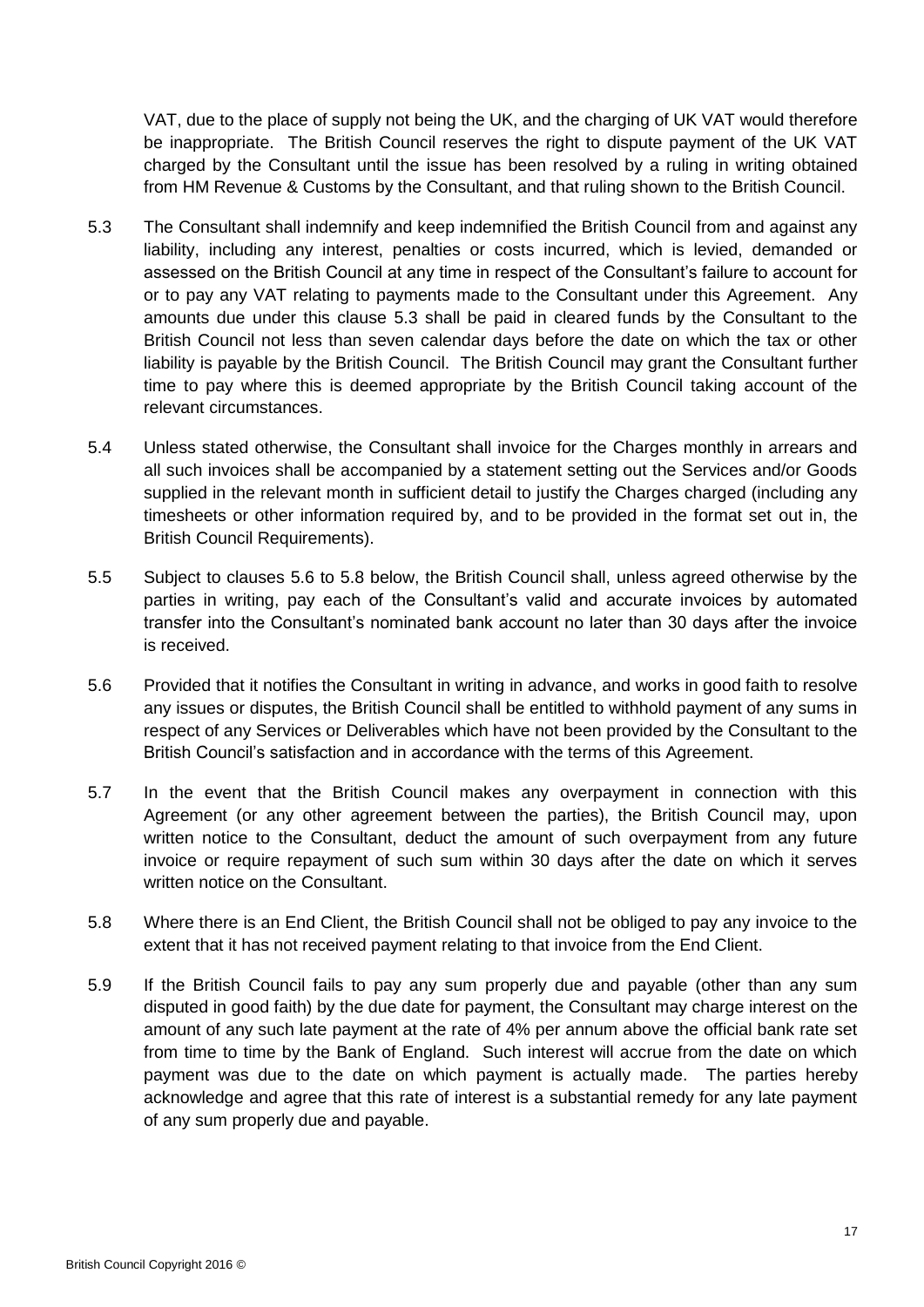## **6 Quality and Performance**

- 6.1 Any person authorised by the British Council and/or the End Client shall be entitled, subject to reasonable notice, to inspect work being undertaken in relation to the Services and the Goods at all reasonable times at the Consultant's premises or at the premises of any sub-contractor or agent of the Consultant.
- 6.2 The British Council reserves the right to reject any Goods and/or reject or require reperformance (at no additional cost to the British Council) of any Services which are defective or which are otherwise not in accordance with the requirements of this Agreement. Rejected Goods may be returned at the Consultant's risk and expense and the Consultant will refund any monies paid by the British Council in relation to such rejected Goods (or the British Council shall be entitled to deduct the amount of such monies from any future invoice payable by the British Council).
- 6.3 If at any time within 12 months following the date of provision of any Services or delivery of any Goods, any such Services or Goods (or any part thereof) are found to be defective or otherwise not in accordance with the requirements of this Agreement, the Consultant shall promptly on request and without charge, remedy the deficiency by re-performing the Services, or repairing, or supplying replacements for, the Goods.
- 6.4 Risk in Goods shall pass when the Goods are delivered as specified in this Agreement. Unless otherwise specified, the Consultant shall be responsible for all carriage, insurance and other costs incurred in delivering the Goods to the delivery location and, where requested, unloading Goods at that location.
- 6.5 Ownership of Goods shall pass to the British Council on delivery, payment or part payment, whichever is the first to occur.

# **7 Change Control**

- 7.1 If either party wishes to change the scope or provision of the Services, it shall submit details of the requested change to the other in writing and such change shall only be implemented if agreed in accordance with the remainder of this clause.
- <span id="page-17-0"></span>7.2 If the British Council requests a change to the scope or provision of the Services:
	- 7.2.1 the Consultant shall, within a reasonable time (and in any event not more than fourteen (14) calendar days after receipt of the British Council's request), provide a written estimate to the British Council of:
		- (i) the likely time required to implement the change;
		- (ii) any reasonable variations to the Charges arising directly as a result of the proposed change; and
		- (iii) any other impact of the change on the terms of this Agreement.
	- 7.2.2 if, following receipt of the Consultant's written estimate submitted in accordance with clause [7.2.1,](#page-17-0) the British Council does not wish to proceed, there shall be no change to this Agreement; and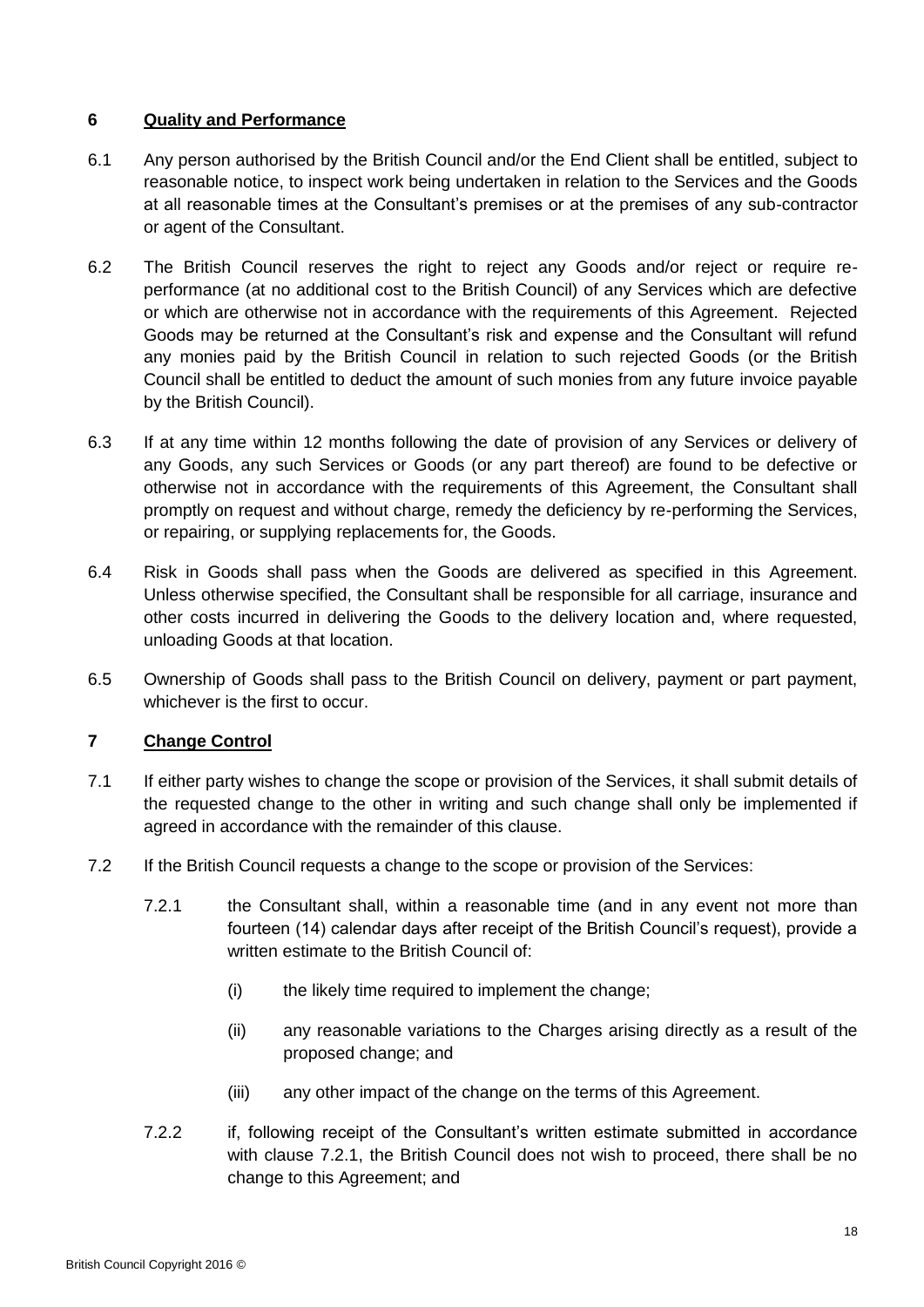- 7.2.3 if the British Council wishes the Consultant to proceed with the change, the Consultant shall do so after agreement on the necessary variations to the Charges, the Services and any other relevant terms of this Agreement to take account of the change following which this Agreement shall be varied by the parties setting out in writing, and signing, the agreed changes in accordance with clause [26.](#page-28-0)
- 7.3 If the Consultant requests a change to the scope or provision of the Services, it shall send such request to the British Council in writing, accompanied by a written statement of the matters referred to in clause [7.2.1,](#page-17-0) and the British Council shall withhold or give its consent to such change in its sole discretion. If the British Council wishes the Consultant to proceed with the change, the Consultant shall do so, following a variation of this Agreement in writing in accordance with clause [26.](#page-28-0)

# **8 Premises**

- 8.1 Subject to clause [2.7.1,](#page-12-1) the Consultant shall be entitled to use such parts of the Premises as the British Council may from time to time designate as are necessary for the performance of the Services provided that use of the Premises is to be solely for the purposes of providing the Services and the Consultant shall neither have nor acquire any right to exclusive possession of part or all of the Premises nor any separate right to occupy or possess part or all of the Premises and nothing in this Agreement shall create a lease or other greater interest in any premises.
- 8.2 The British Council may refuse to admit to, or order the removal from, the Premises any member of the Consultant's Team or person otherwise acting on behalf of the Consultant who, in the opinion of the British Council, is not behaving in accordance with the requirements of this Agreement or whose behaviour, conduct or dress, whether at the time the person is seeking admittance to, or at any time the person is present on, the Premises or otherwise, renders that person unfit to be on the Premises or is inappropriate in the context of the country in which the Premises are located. Costs associated with any such refusal of admittance or removal and with the provision of a suitable replacement shall be met by the Consultant and the British Council shall not be required to pay the Charges in respect of any period during which the Consultant is refused admittance to, or removed from, the Premises as a result of this clause.

# **9 The Equipment**

- 9.1 The British Council Equipment shall remain the property of the British Council and shall be used by the Consultant in the performance of the Services and for no other purposes.
- 9.2 The British Council shall be responsible for the repair or replacement of the British Council Equipment unless the need for repair or replacement is caused by the Consultant's failure to comply with clause [9.3](#page-18-0) or by the negligence or default of the Consultant.
- <span id="page-18-0"></span>9.3 The Consultant shall maintain all of the British Council Equipment in good and serviceable condition (fair wear and tear excepted) and shall only use the British Council Equipment in accordance with the British Council Equipment manufacturers' recommendations.
- 9.4 The Consultant shall be liable for any loss of or damage to any of the British Council Equipment caused by the negligence or default of the Consultant.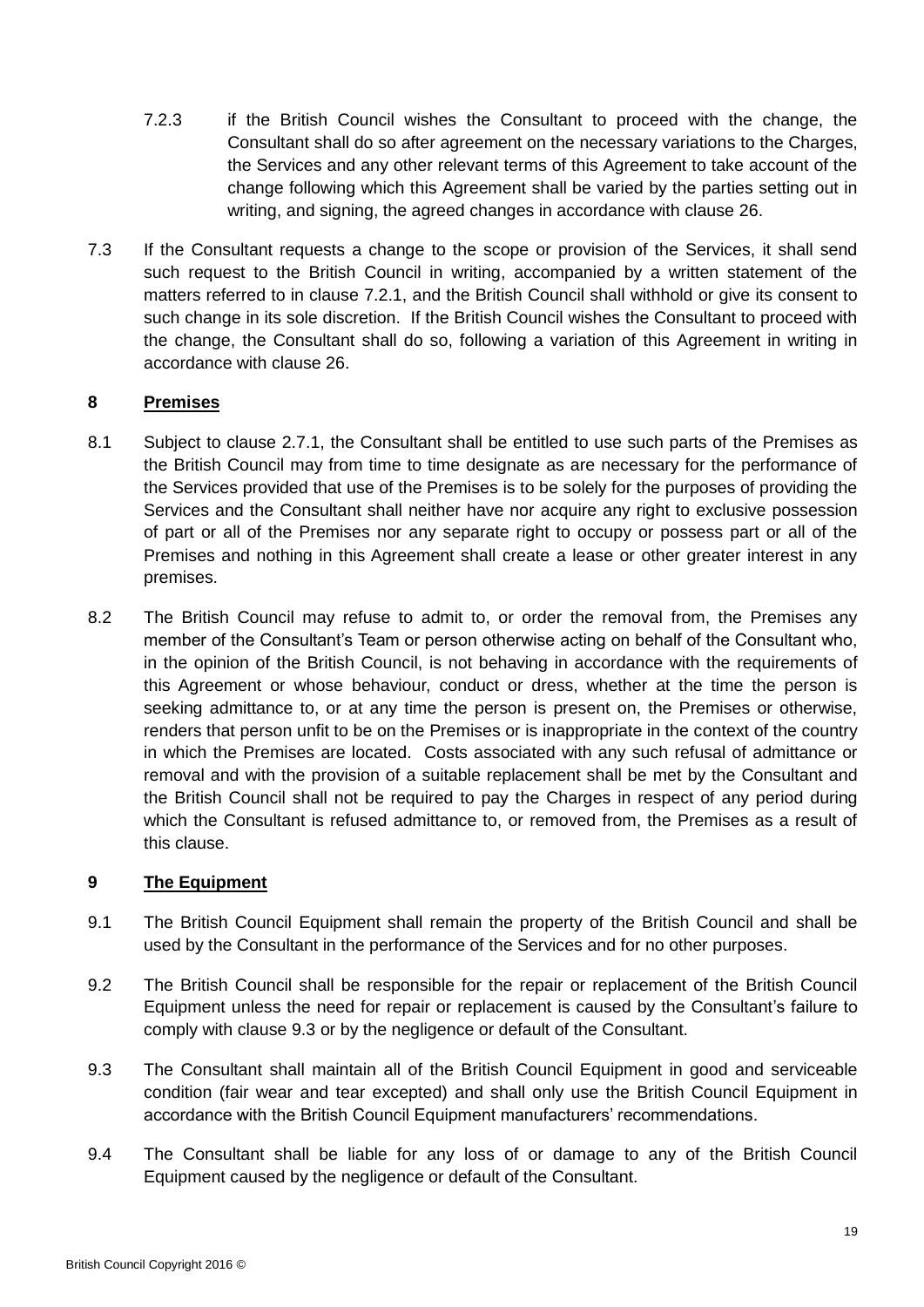9.5 The Consultant shall not in any circumstances have any right to refuse to return to the British Council any of the British Council Equipment and shall take steps necessary to ensure that the title of the British Council and the British Council's right to repossess the British Council Equipment are effectively brought to the attention of any third party dealing with any of the British Council Equipment.

### <span id="page-19-0"></span>**10 Intellectual Property Rights**

- 10.1 Subject to clause [12,](#page-20-0) each party shall give full disclosure to the other of all Background IPR owned by it which is relevant to the Project (and the Consultant shall give the British Council full disclosure of any Third Party IPR it intends to use).
- 10.2 All Background IPR and Third Party IPR is and shall remain the exclusive property of the party owning it.
- 10.3 Each party warrants to the other party that its Background IPR does not, so far as it is aware, infringe the rights of any third party and none of its Background IPR is the subject of any actual or, so far as it is aware, threatened challenge, opposition or revocation proceedings.
- <span id="page-19-1"></span>10.4 The Consultant hereby assigns to the British Council with full title guarantee by way of present and future assignment all its right, title and interest in and to the Project IPR.
- 10.5 The Consultant shall procure the waiver in favour of the British Council of all moral rights arising under the Copyright, Designs and Patents Act 1988, as amended or revised, or any similar provisions of law in any jurisdiction, relating to the Deliverables.
- 10.6 The British Council hereby grants to the Consultant an irrevocable, royalty-free, non-exclusive, worldwide right and licence to use the Project IPR and the British Council's Background IPR in, and to the extent necessary for, the performance of the Services.
- 10.7 The Consultant hereby grants to the British Council an irrevocable, royalty-free, non-exclusive, worldwide right and licence to use the Consultant's Background IPR included in the Deliverables.
- 10.8 The Consultant is responsible for obtaining any licences, permissions or consents in connection with any Third Party IPR required by the Consultant and the British Council for use of the Deliverables (such licences, permissions or consents to be in writing, copies of which the Consultant shall provide to the British Council on request). In addition, the Consultant warrants that the provision of the Services, the Deliverables and/or the Goods does not and will not infringe any third party's Intellectual Property Rights.
- 10.9 The Consultant warrants that it has in place contractual arrangements with all members of the Consultant's Team assigning to the Consultant their Intellectual Property Rights and waiving their moral rights (if any) in the Deliverables such that the Consultant can enter into the assignments, licences and waivers set out in this clause [10.](#page-19-0)
- 10.10 The Consultant undertakes at the British Council's request and expense to execute all deeds and documents which may reasonably be required to give effect to this clause [10.](#page-19-0)
- 10.11 Nothing in this Agreement shall prevent the Consultant from using any techniques, ideas or know-how gained during the performance of this Agreement in the course of its normal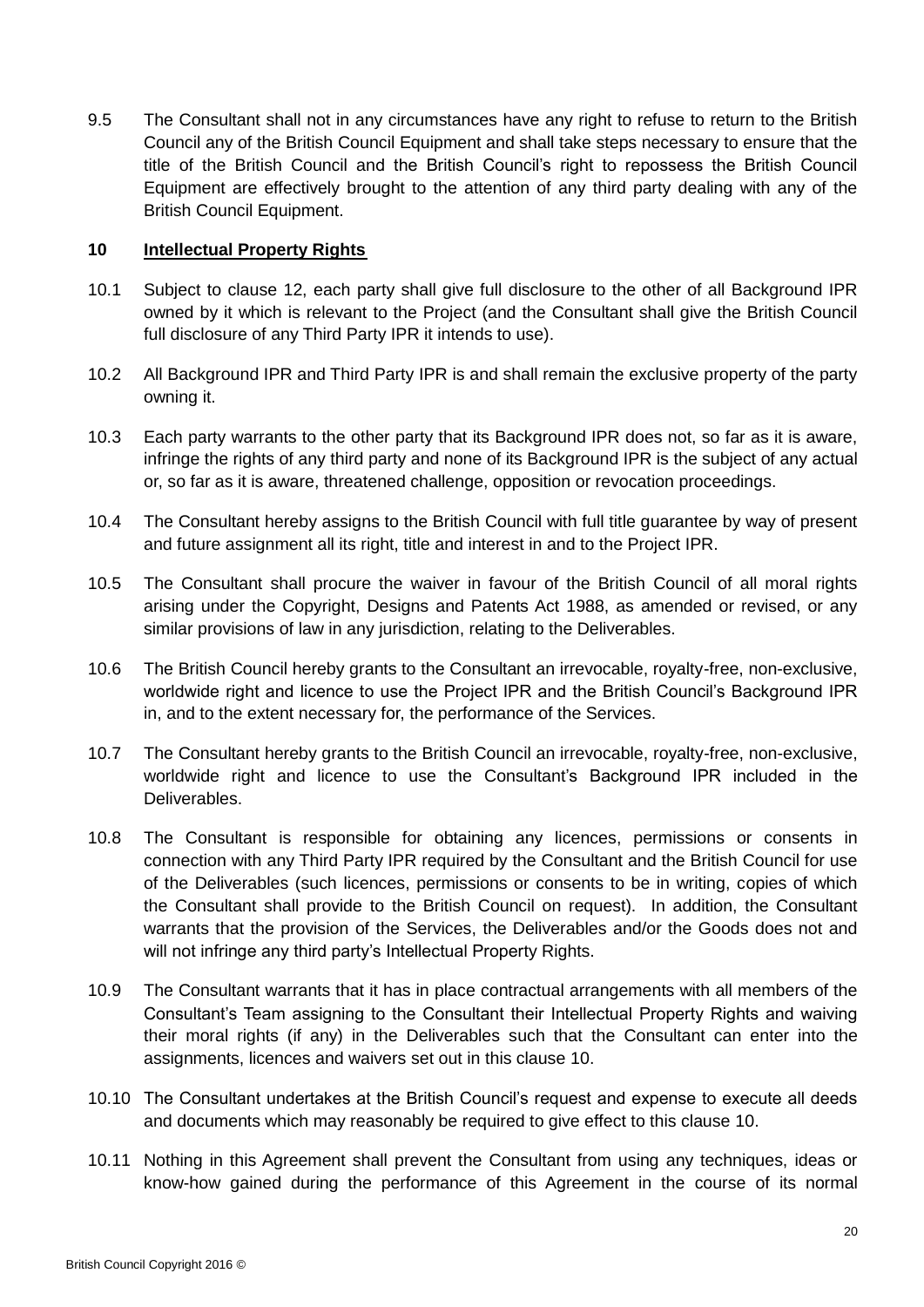business, to the extent that it does not result in a disclosure of the British Council's Confidential Information or an infringement of Intellectual Property Rights.

10.12 Each party shall promptly give written notice to the other party of any actual, threatened or suspected infringement of the Project IPR or the other party's Background IPR of which it becomes aware.

## <span id="page-20-5"></span>**11 Limitation of Liability**

- <span id="page-20-1"></span>11.1 Nothing in this Agreement shall exclude or restrict the liability of either party to the other for death or personal injury resulting from negligence or for fraudulent misrepresentation or in any other circumstances where liability may not be limited under any applicable law.
- <span id="page-20-4"></span>11.2 Subject to clauses [11.1](#page-20-1) and [11.3,](#page-20-2) neither party shall be liable to the other whether in contract, tort, negligence, breach of statutory duty or otherwise for any indirect loss or damage, costs or expenses whatsoever or howsoever arising out of or in connection with this Agreement.
- <span id="page-20-2"></span>11.3 Nothing in this Agreement shall exclude or restrict the liability of the Consultant to the British Council for any breach by the Consultant of clause [12](#page-20-0) (Confidentiality) or clause [16](#page-25-0) (Data Protection).
- <span id="page-20-3"></span>11.4 The Consultant shall take out and maintain adequate insurance cover at least to the level described in the Special Terms [\(Schedule 1\)](#page-1-0). The Consultant shall provide to the British Council forthwith upon request copies of the relevant certificates and details of any of the insurance cover that it is obliged to have under this clause [11.4.](#page-20-3)
- 11.5 Subject to clauses [11.1](#page-20-1) and [11.2,](#page-20-4) the British Council's liability to the Consultant in respect of any one claim or series of linked claims under this Agreement (whether in contract, tort, negligence, breach of statutory duty or otherwise) shall not exceed an amount equal to the sum of the Charges paid or properly invoiced and due to be paid under this Agreement, plus any late payment interest properly chargeable under the terms of this Agreement, in the twelve (12) month period immediately preceding the event which gives rise to the relevant claim or series of linked claims.
- 11.6 The Consultant shall indemnify the British Council from and against all loss or liability in connection with physical damage to property, death or personal injury caused by or arising out of the negligence of, or breach of this Agreement by, the Consultant or any member of the Consultant's Team.
- 11.7 The provisions of this clause [11](#page-20-5) shall survive the termination of this Agreement, however arising.

## <span id="page-20-0"></span>**12 Confidentiality**

- 12.1 For the purposes of this clause [12:](#page-20-0)
	- 12.1.1 the "**Disclosing Party**" is the party which discloses Confidential Information to, or in respect of which Confidential Information comes to the knowledge of, the other party; and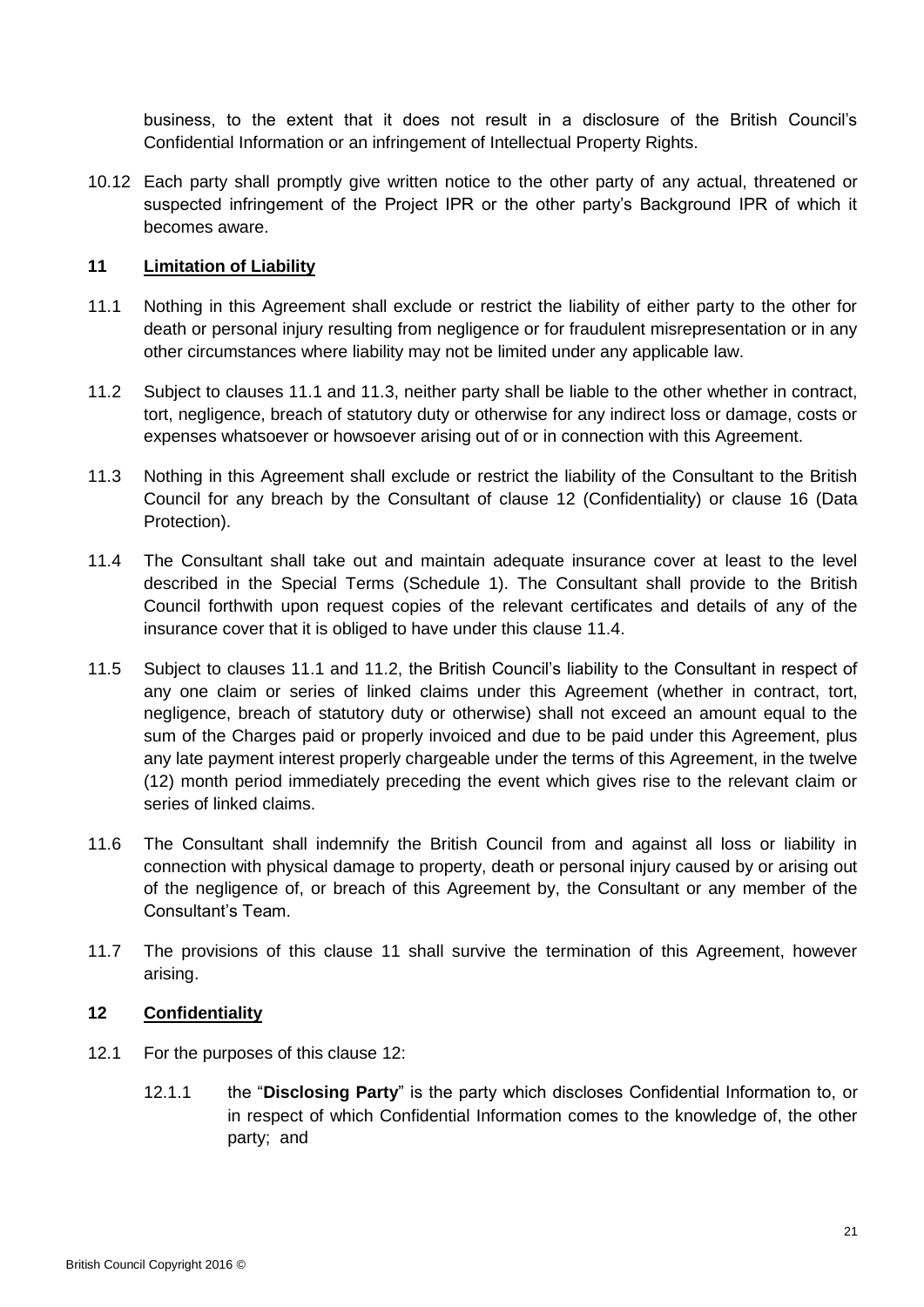- 12.1.2 the "**Receiving Party**" is the party which receives Confidential Information relating to the other party.
- <span id="page-21-0"></span>12.2 The Receiving Party shall take all necessary precautions to ensure that all Confidential Information it receives under or in connection with this Agreement:
	- 12.2.1 is given only to such of its staff (or, in the case of the Consultant, the Consultant's Team) and professional advisors or consultants engaged to advise it in connection with this Agreement as is strictly necessary for the performance of this Agreement and only to the extent necessary for the performance of this Agreement; and
	- 12.2.2 is treated as confidential and not disclosed (without the prior written consent of the Disclosing Party) or used by the Receiving Party or any member of its staff (or, in the case of the Consultant, the Consultant's Team) or its professional advisors or consultants otherwise than for the purposes of this Agreement.
- <span id="page-21-1"></span>12.3 The Consultant shall ensure that all members of the Consultant's Team or professional advisors or consultants are aware of the Consultant's confidentiality obligations under this Agreement.
- 12.4 The provisions of clauses [12.2](#page-21-0) and [12.3](#page-21-1) shall not apply to any Confidential Information which:
	- 12.4.1 is or becomes public knowledge (otherwise than by breach of this clause [12\)](#page-20-0);
	- 12.4.2 was in the possession of the Receiving Party, without restriction as to its disclosure, before receiving it from the Disclosing Party;
	- 12.4.3 is received from a third party who lawfully acquired it and who is under no obligation restricting its disclosure;
	- 12.4.4 is independently developed without access to the Confidential Information; or
	- 12.4.5 must be disclosed pursuant to a statutory, legal or parliamentary obligation placed upon the Receiving Party.
- 12.5 In the event that the Consultant fails to comply with this clause [12,](#page-20-0) the British Council reserves the right to terminate this Agreement by notice in writing with immediate effect.
- 12.6 The provisions under this clause [12](#page-20-0) are without prejudice to the application of the Official Secrets Act 1911 to 1989 to any Confidential Information.
- 12.7 The Consultant acknowledges that the British Council is subject to the Information Disclosure Requirements and shall assist and co-operate with the British Council to enable the British Council to comply with those requirements.
- 12.8 Where the British Council receives a Request for Information in relation to information that the Consultant or any of its sub-contractors is holding on behalf of the British Council and which the British Council does not hold itself, the British Council shall as soon as reasonably practicable after receipt and in any event within five calendar days of receipt, forward the Request for Information to the Consultant and the Consultant shall: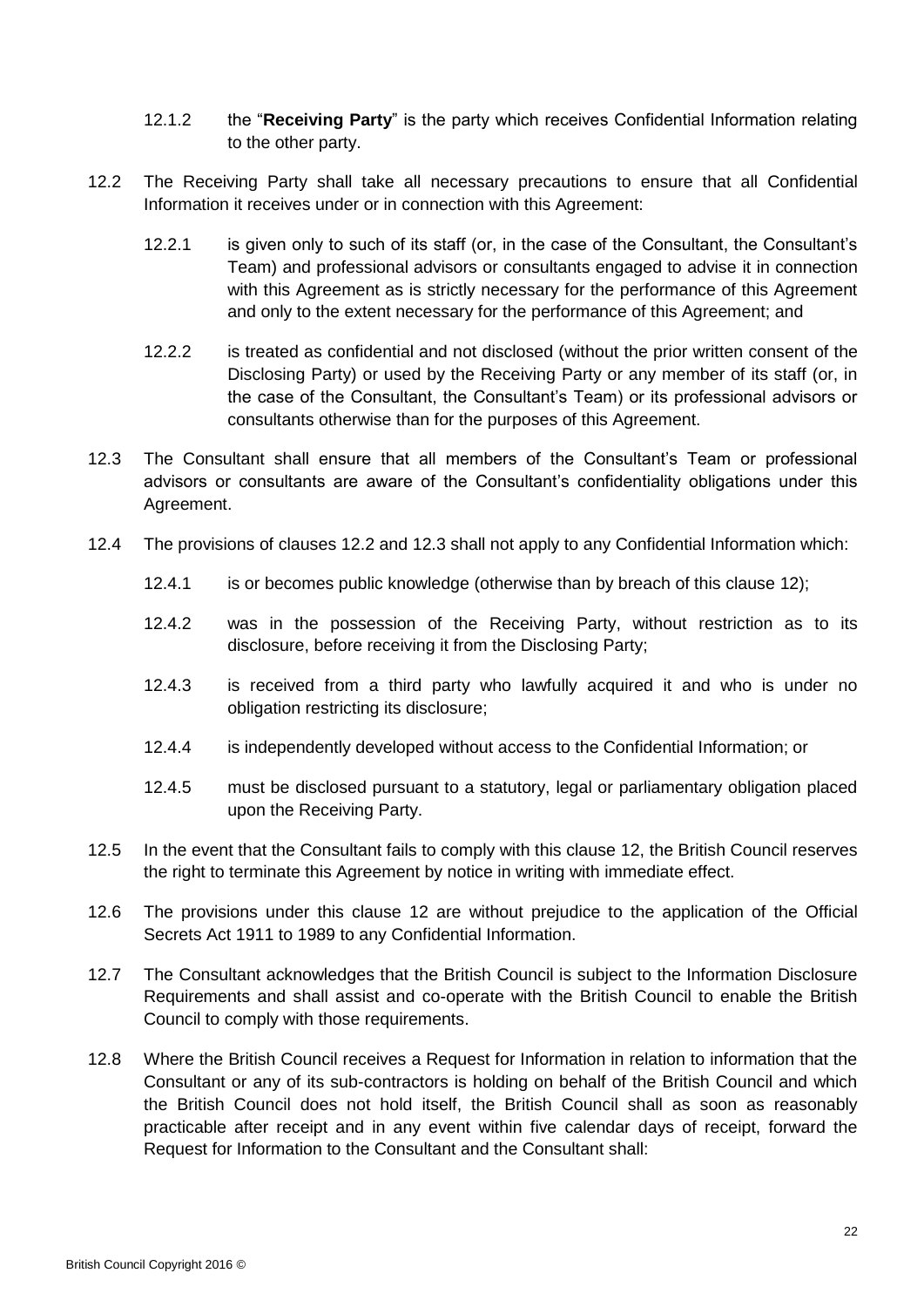- 12.8.1 provide the British Council with a copy of all such information in the form that the British Council requires as soon as practicable and in any event within 10 calendar days (or such other period as the British Council acting reasonably may specify) of the British Council's request; and
- 12.8.2 provide all necessary assistance as reasonably requested by the British Council to enable the British Council to respond to the Request for Information within the time for compliance set out in section 10 of the FOIA or regulation 5 of the Environmental Information Regulations, as applicable.
- <span id="page-22-0"></span>12.9 The Consultant acknowledges that any lists or schedules provided by it outlining Confidential Information are of indicative value only and that the British Council may nevertheless be obliged to disclose the Consultant's Confidential Information in accordance with the Information Disclosure Requirements:
	- 12.9.1 in certain circumstances without consulting the Consultant; or
	- 12.9.2 following consultation with the Consultant and having taken its views into account,

provided always that where clause [12.9.1](#page-22-0) above applies, the British Council shall, in accordance with the recommendations of the Code, take reasonable steps to draw this to the attention of the Consultant after any such disclosure.

12.10 The provisions of this clause [12](#page-20-0) shall survive the termination of this Agreement, however arising.

#### **13 Termination**

- 13.1 Without prejudice to any other rights or remedies which the British Council may have, the British Council may terminate this Agreement without liability to the Consultant immediately on giving notice to the Consultant if:
	- 13.1.1 the performance of the Services is delayed, hindered or prevented by a Force Majeure Event (as defined in clause [31.1\)](#page-28-1) for a period in excess of 28 days;
	- 13.1.2 where the Consultant is a company, there is a change of Control of the Consultant; or
	- 13.1.3 the Consultant or any Relevant Person:
		- (i) is incapacitated (including by reason of illness or accident) from providing the Services for an aggregate period of five (5) Working Days in any two (2) week consecutive period;
		- (ii) is convicted of any criminal offence (other than an offence under any road traffic legislation in the United Kingdom or elsewhere for which a fine or non-custodial penalty is imposed); or
		- (iii) is in the reasonable opinion of the British Council or the End Client (if any) negligent and incompetent in the performance of the Services.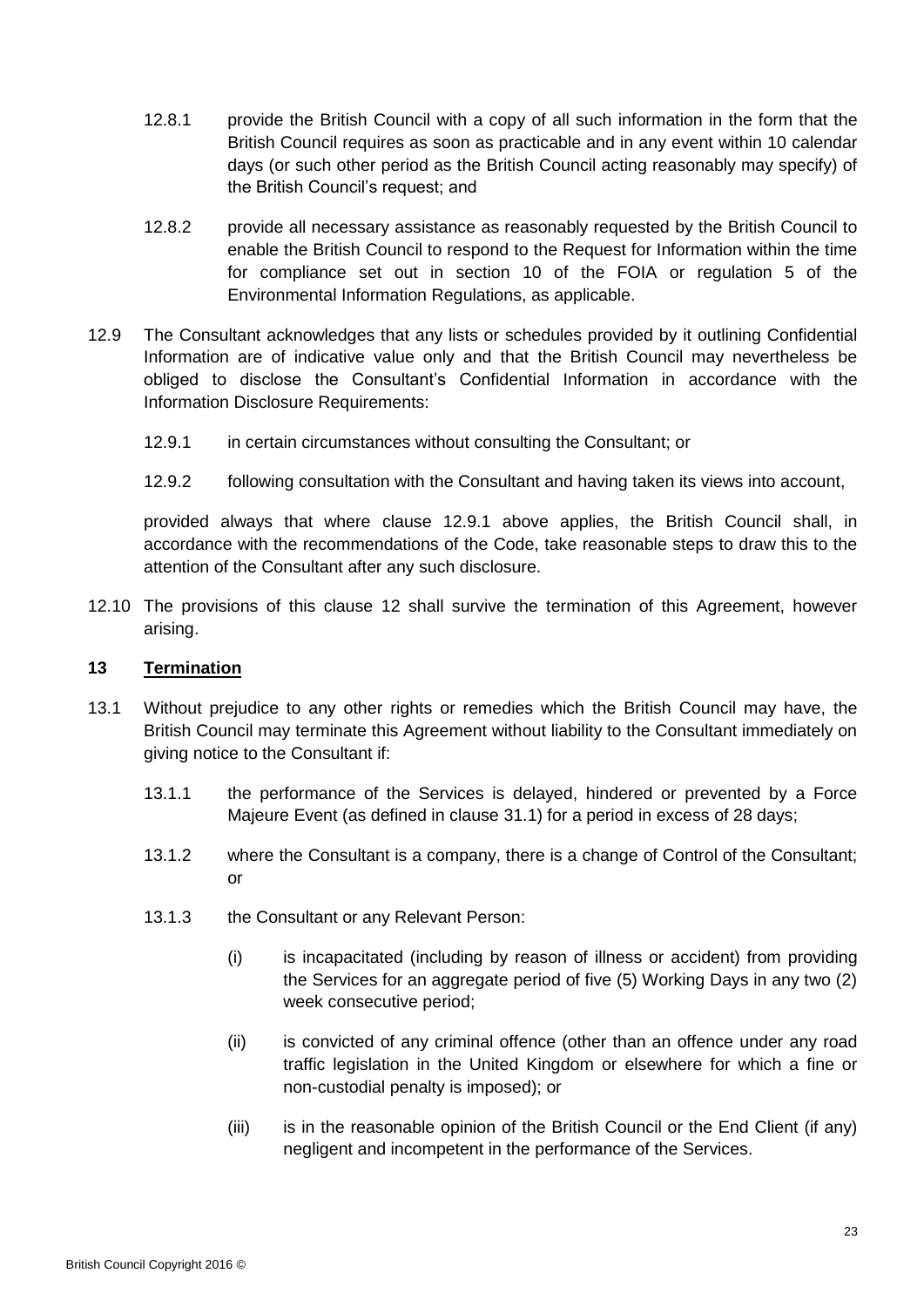- <span id="page-23-2"></span>13.2 Either party may give notice in writing to the other terminating this Agreement with immediate effect if:
	- 13.2.1 the other party commits any material breach of any of the terms of this Agreement and that breach (if capable of remedy) is not remedied within 30 days of notice being given requiring it to be remedied (and where such breach is not capable of remedy, the terminating party shall be entitled to terminate the Agreement with immediate effect);
	- 13.2.2 an order is made or a resolution is passed for the winding-up of the other party or an administrator is appointed by order of the court or by other means to manage the affairs, business and property of the other party or a receiver and/or manager or administrative receiver is validly appointed in respect of all or any of the other party's assets or undertaking or circumstances arise which entitle the Court or a creditor to appoint a receiver and/or administrative receiver or which entitle the Court to make a winding-up or bankruptcy order or the other party takes or suffers any similar or analogous action (in any jurisdiction) in consequence of debt; or
	- 13.2.3 the other party ceases, or threatens to cease, to carry on business.
- 13.3 The British Council shall be entitled to terminate this Agreement at any time by serving written notice on the Consultant if the End Client Agreement terminates or if the funding for the Project is otherwise withdrawn or ceases.
- <span id="page-23-0"></span>13.4 The British Council may at any time by notice in writing terminate this Agreement with immediate effect if the Consultant is in persistent breach of any of its obligations under this Agreement, whether or not such breach is capable of remedy. For the purposes of this clause [13.4,](#page-23-0) three or more non-material breaches of the terms of this Agreement may together constitute a persistent breach.
- 13.5 In any circumstances where the British Council has the right to terminate this Agreement it may instead, by serving written notice on the Consultant, opt to suspend the provision of the Services for a reasonable period and the British Council shall not be required to pay any Charges in respect of such period of suspension.
- <span id="page-23-1"></span>13.6 On termination of this Agreement for any reason the Consultant shall immediately deliver to the British Council:
	- 13.6.1 all copies of information and data provided by the British Council to the Consultant for the purposes of this Agreement and the Consultant shall certify to the British Council that it has not retained any copies of such information or data, except for one copy which the Consultant may use for audit purposes only and subject to the confidentiality obligations in clause [12;](#page-20-0) and
	- 13.6.2 all specifications, programs (including source codes) and other documentation comprised in the Deliverables and existing at the date of such termination, whether or not then complete and all Intellectual Property Rights in such materials shall automatically pass to the British Council (to the extent that they have not already done so by virtue of clause [10.4\)](#page-19-1).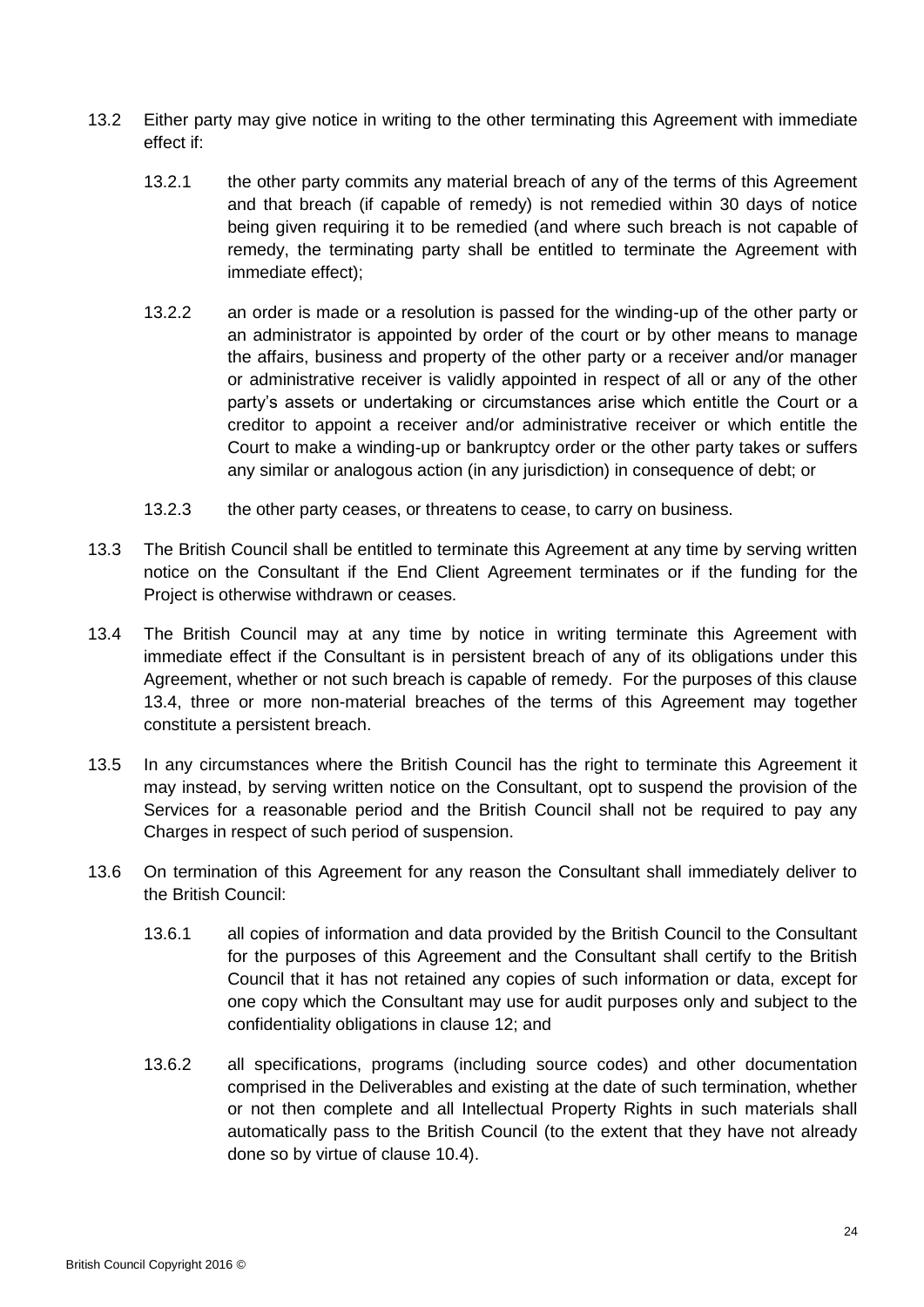- 13.7 If the Consultant fails to fulfil its obligations under clause [13.6,](#page-23-1) the British Council may enter the Consultant's premises and take possession of any items which should have been returned under it. Until they have been returned or repossessed, the Consultant shall be solely responsible for their safe keeping.
- 13.8 During the period between service of a notice of termination and the effective date of termination, the Consultant shall provide the British Council with all reasonable assistance and information to enable an efficient handover to a new service provider (or to the British Council).
- 13.9 Termination of this Agreement, however it arises, shall not affect or prejudice the accrued rights of the parties as at termination or the continuation of any provision expressly stated to survive, or implicitly surviving, termination.
- 13.10 The British Council shall pay the Charges up to the effective date of termination. In addition, if the Agreement is terminated by the British Council pursuant to paragraph 1.2 of the Special Terms [\(Schedule 1\)](#page-1-0) or by the Consultant pursuant to clause [13.2](#page-23-2) above, the British Council shall reimburse the Consultant for the reasonable costs or expenses that the Consultant can demonstrate that it has properly incurred specifically for the purposes of the Project and which it cannot recover or which it cannot utilise in connection with another British Council project provided that the Consultant shall use its reasonable endeavours to mitigate the level of such costs and expenses.

### **14 Sub-Contracting**

- <span id="page-24-0"></span>14.1 The Consultant may not sub-contract the provision of any material part of the Services without the prior written consent of the British Council, such consent not to be unreasonably withheld or delayed.
- 14.2 Notwithstanding any sub-contracting permitted under clause [14.1,](#page-24-0) the Consultant shall remain wholly liable and responsible for all acts and omissions (howsoever arising) of its subcontractors in the performance of the Services and the supply of the Goods.
- 14.3 Where the Consultant enters into a Sub-Contract, the Consultant shall:
	- 14.3.1 pay any valid invoice received from its subcontractor within 30 days following receipt of the relevant invoice payable under the Sub-Contract; and
	- 14.3.2 include in that Sub-Contract a provision requiring the counterparty to that Sub-Contract to include in any Sub-Contract which it awards provisions having the same effect as clause 14.3.1 of this Agreement.
- 14.4 In clause 14.3, "Sub-Contract" means a contract between two or more suppliers, at any stage of remoteness from the British Council in a subcontracting chain, made wholly or substantially for the purpose of performing (or contributing to the performance of) the whole or any part of this Agreement.
- 14.5 The British Council reserves the right to request the replacement of any approved subcontractor on reasonable grounds.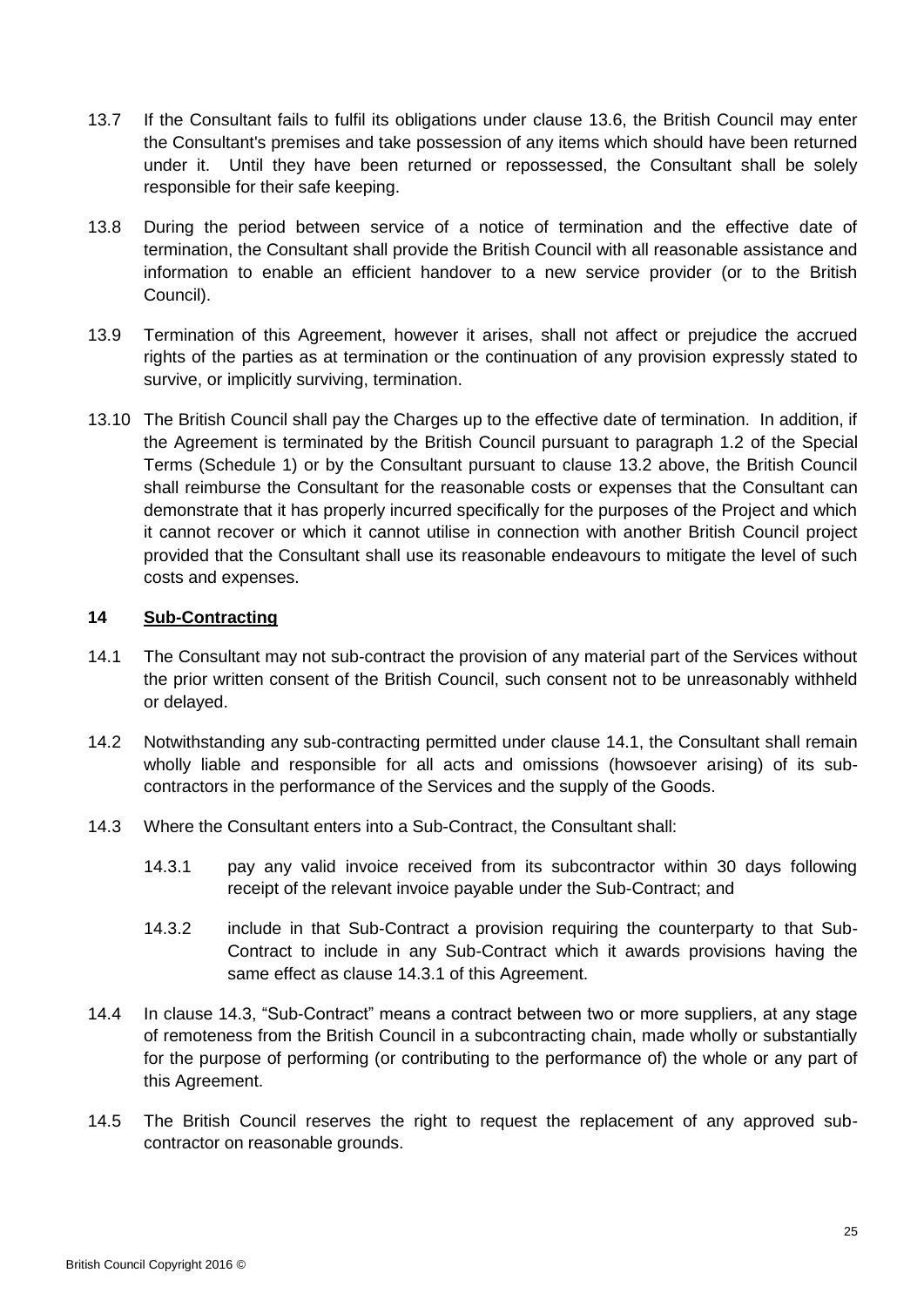## **15 Anti-Corruption and Collusion**

- 15.1 The Consultant undertakes and warrants that it has not offered, given or agreed to give (and that it will not offer, give or agree to give) to any person any gift or consideration of any kind as an inducement or reward for doing or forbearing to do anything in relation to the obtaining of this Agreement or the performance by the Consultant of its obligations under this Agreement.
- 15.2 The Consultant warrants that it has in place, and undertakes that it will comply with, policies and procedures to avoid the risk of bribery (as set out in the Bribery Act 2010) and fraud within its organisation and in connection with its dealings with other parties.
- <span id="page-25-1"></span>15.3 The Consultant warrants that it has not colluded, and undertakes that it will not at any time collude, with any third party in any way in connection with this Agreement (including in respect of pricing under this Agreement). Nothing under this clause [15.3](#page-25-1) is intended to prevent the Consultant from discussing the terms of this Agreement and the Consultant's pricing with the Consultant's professional advisors.

## <span id="page-25-0"></span>**16 Data Protection**

- 16.1 For the purposes of this clause [16,](#page-25-0) where terms and expressions used are not defined in this Agreement, they shall have the meaning assigned to them in the Data Protection Act 1998.
- 16.2 The Consultant shall, in performing its obligations under this Agreement, comply in all respects with the Data Protection Act 1998 (or any equivalent legislation in any applicable jurisdiction) and with the requirements of this clause [16.](#page-25-0)
- 16.3 Where the Consultant acts as data processor under this Agreement it shall:
	- 16.3.1 take appropriate technical and organisational measures against the unauthorised or unlawful processing of the personal data and against actual loss or destruction of, or damage to, the personal data, having regard to the state of technological development and the cost of implementing any measures, and the measures must ensure a level of security appropriate to the harm that might result from unauthorised or unlawful processing or accidental loss, destruction or damage and the nature of the personal data;
	- 16.3.2 process the personal data only in accordance with this Agreement, the British Council's instructions and having regard to the provisions of the Data Protection Act 1998 (or any equivalent legislation in any applicable jurisdiction), or as is required by law or any relevant regulatory body;
	- 16.3.3 refrain from disclosing the personal data to any third party or transferring the personal data outside the EEA except in accordance with the instructions of the British Council;
	- 16.3.4 notify the British Council in the event that it receives a request or notice from a data subject exercising its rights under the Data Protection Act 1998 and comply with the British Council's instructions with respect to the request or notice; and
	- 16.3.5 not disclose the personal data to a third party to process on its behalf unless and until it has: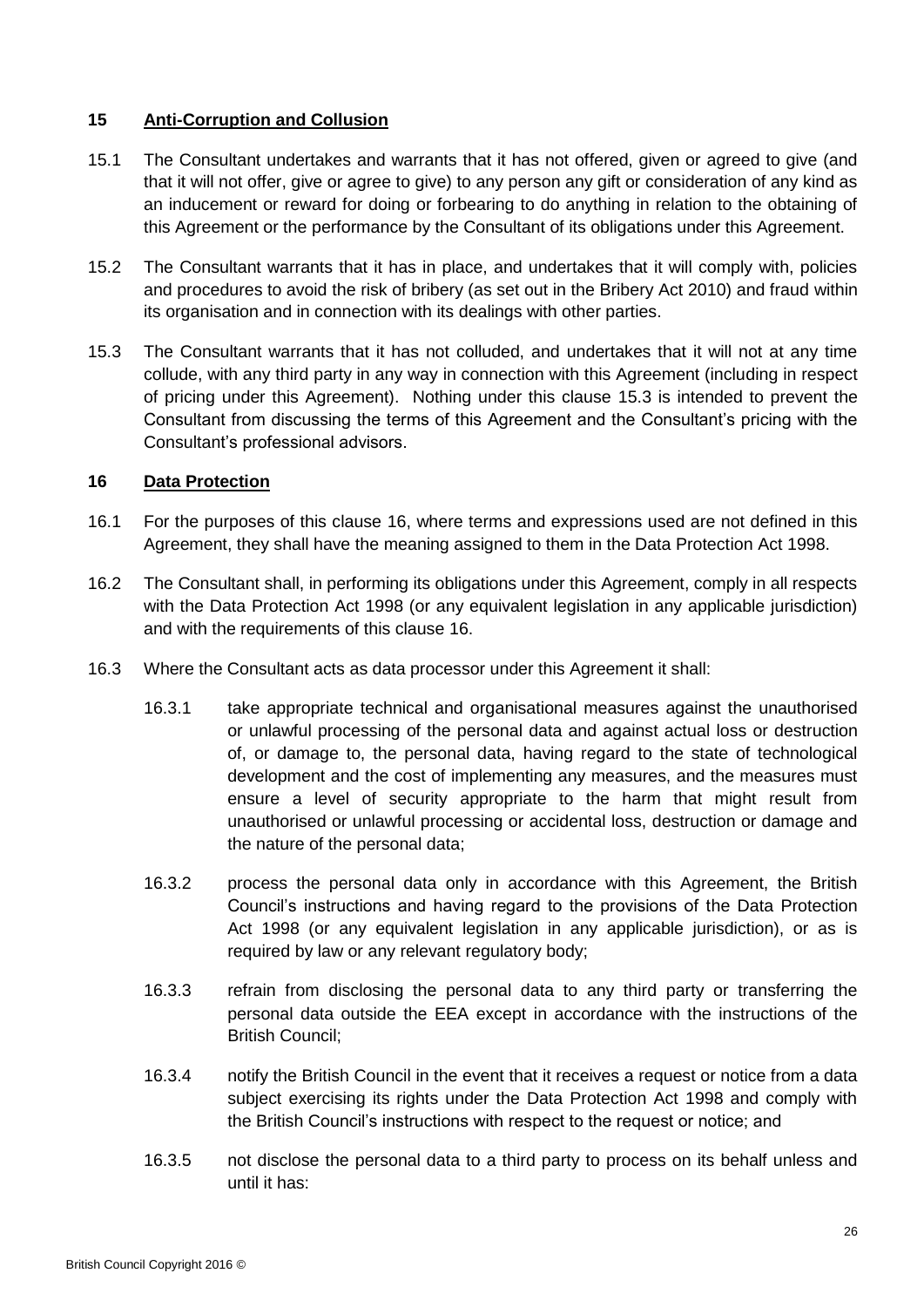- (i) entered into a written agreement with such third party containing provisions equivalent to this clause [16;](#page-25-0) and
- (ii) received the express written consent of the British Council to such disclosure.

# **17 Audit**

- 17.1 The Consultant will fully co-operate with and assist the British Council in meeting its audit and regulatory requirements by providing access for the British Council, the End Client, their internal auditors (which shall include, for the purposes of this Agreement the British Council's internal audit, security and operational risk functions), their external auditors or any agents appointed by the British Council and/or the End Client or their regulators (or any person appointed by such body) to conduct appropriate reviews and inspections of the activities and records of the Consultant (and to take copies of records and documents and interview members of the Consultant's Team) relating to the performance of the Services and to the accuracy of the Charges. The Consultant shall maintain all records relating to this Agreement (including the provision of the Services and the payment of all Charges and expenses) for a period of seven (7) years following the year in which the provision of the Services and/or Goods under this Agreement is completed or such longer period as the British Council may notify to the Consultant in writing from time to time.
- 17.2 The Consultant shall bear its own cost in relation to any reasonable number of audits carried out by the British Council and/or the End Client. Where any audit reveals any breach or noncompliance by the Consultant, the Consultant shall also bear the costs of the British Council and/or the End Client carrying out such audit.

# **18 Publicity**

18.1 The Consultant shall not publicise the terms of this Agreement or use the name of the British Council or any trade name or trade mark used by the British Council or refer to the British Council in any other way in any press release, promotional literature, publications or advertising material, including any website, "blogs", social media or other online services, without the prior written consent of the British Council.

## **19 Health and Safety**

- 19.1 The Consultant shall promptly notify the British Council of any health and safety hazards which may arise in connection with the performance of this Agreement, take such steps as are reasonably necessary to ensure the health and safety of persons likely to be affected by the performance of the Services and notify the British Council of any incident occurring on the Premises or otherwise in connection with the provision of the Services which causes or could give rise to personal injury.
- 19.2 The Consultant shall take all necessary measures to comply with the requirements of the Health & Safety at Work Etc Act 1974 (or any equivalent legislation in any applicable jurisdiction) and any other acts, orders, regulations and codes of practice (including any approved codes of practice) relating to health and safety, which may apply to the performance of this Agreement.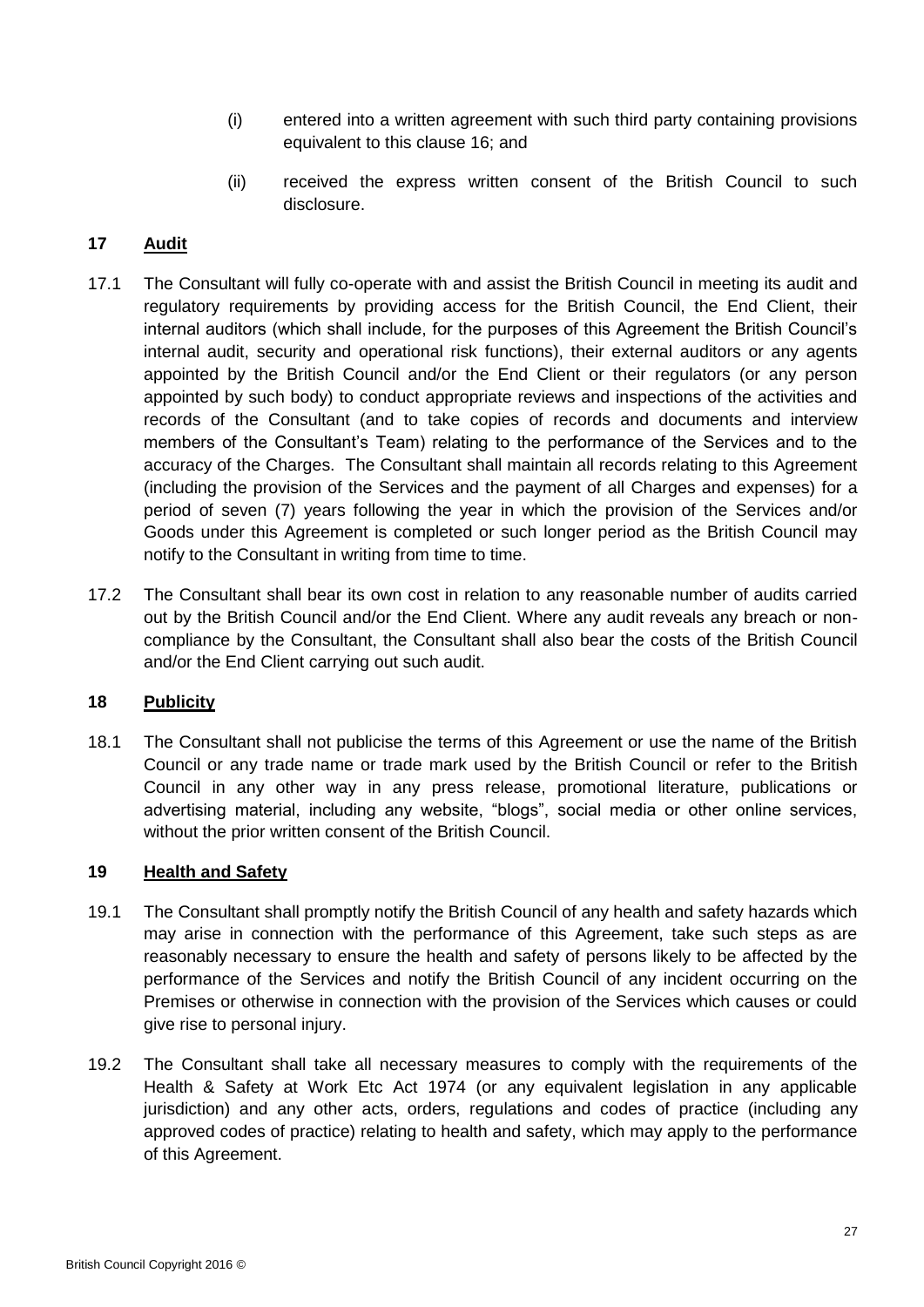# **20 Employees**

20.1 The Consultant agrees that it will not, without the prior written consent of the British Council, whether directly or indirectly, and whether alone or in conjunction with, or on behalf of, any other person during the Term or for a period of six (6) months following termination, solicit or entice, or endeavour to solicit or entice away from the British Council any person employed by the British Council and involved directly in the receipt or use of the Services.

## **21 Safeguarding and Protecting Children and Vulnerable Adults**

21.1 The Consultant will comply with all applicable legislation and codes of practice, including, where applicable, all legislation and statutory guidance relevant to the safeguarding and protection of children and vulnerable adults and with the British Council's Child Protection Policy, as notified to the Consultant and amended from time to time, which the Consultant acknowledges may include submitting to a check by the UK Disclosure & Barring Service (DBS) or the equivalent local service; in addition, the Consultant will ensure that, where it engages any other party to supply any of the Services under this Agreement, that that party will also comply with the same requirements as if they were a party to this Agreement.

## **22 Equal opportunities and diversity**

- 22.1 The Consultant shall ensure that it does not, whether as an employer or provider of services and/or goods, discriminate within the meaning of the Equality Legislation.
- 22.2 The Consultant shall comply with any equal opportunities or diversity policies or guidelines included in the British Council Requirements.

# <span id="page-27-1"></span>**23 Assignment**

- 23.1 The Consultant shall not, without the prior written consent of the British Council, assign, transfer, charge, create a trust in, or deal in any other manner with all or any of its rights or obligations under this Agreement.
- <span id="page-27-0"></span>23.2 The British Council may assign or novate this Agreement to: (i) any separate entity Controlled by the British Council; (ii) any body or department which succeeds to those functions of the British Council to which this Agreement relates; or (iii) any provider of outsourcing or third party services that is employed under a service contract to provide services to the British Council. The Consultant warrants and represents that it will (at the British Council's reasonable expense) execute all such documents and carry out all such acts, as reasonably required to give effect to this clause [23.2.](#page-27-0)

#### **24 Waiver**

24.1 A waiver of any right under this Agreement is only effective if it is in writing and it applies only to the party to whom the waiver is addressed and the circumstances for which it is given.

# **25 Entire agreement**

25.1 This Agreement and any documents referred to in it constitute the entire agreement and understanding between the parties with respect to the subject matter of this Agreement and supersede, cancel and replace all prior agreements, licences, negotiations and discussions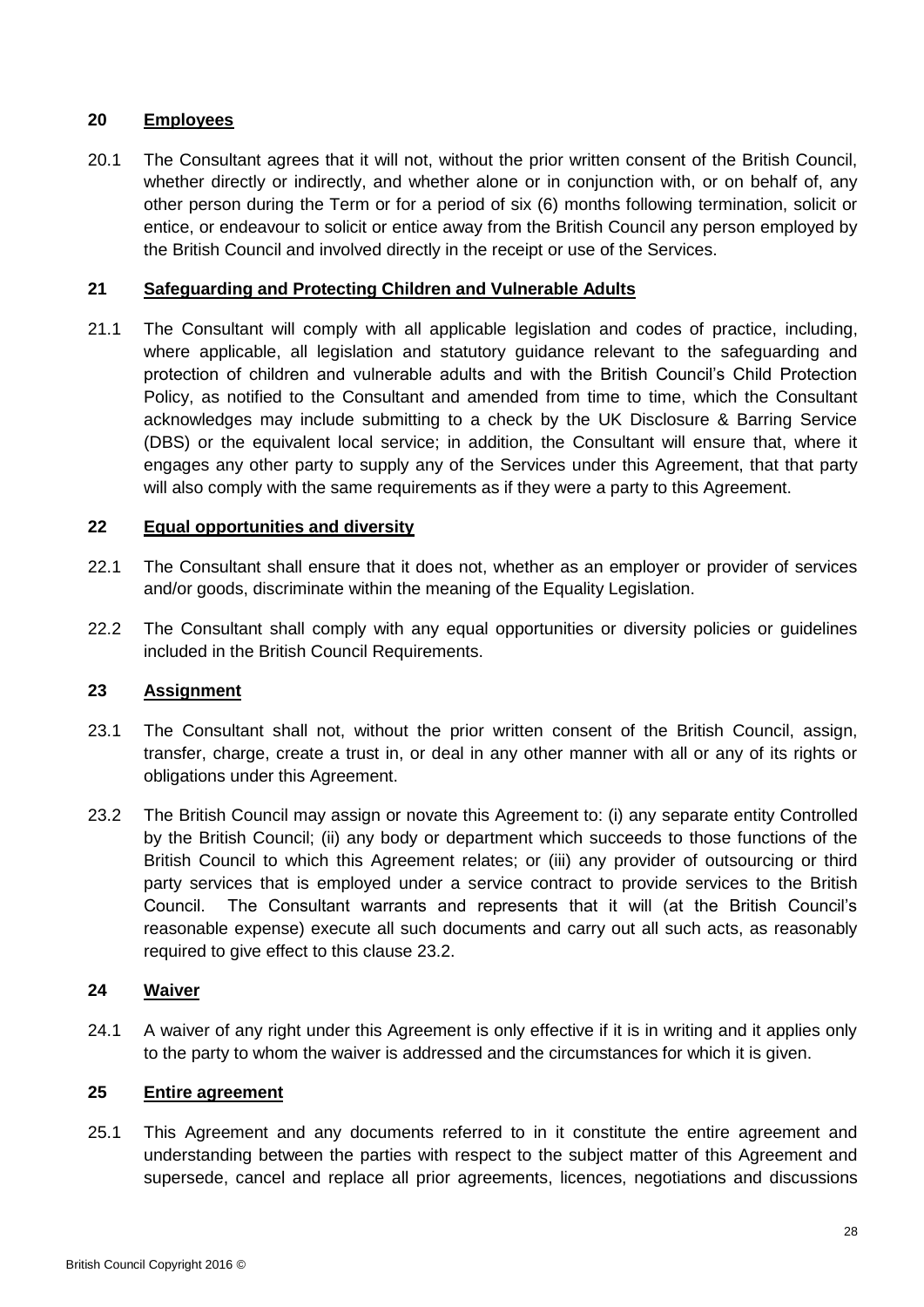between the parties relating to it. Each party confirms and acknowledges that it has not been induced to enter into this Agreement by, and shall have no remedy in respect of, any statement, representation, warranty or undertaking (whether negligently or innocently made) not expressly incorporated into it. However, nothing in this Agreement purports to exclude liability for any fraudulent statement or act.

## <span id="page-28-0"></span>**26 Variation**

26.1 No variation of this Agreement shall be valid unless it is in writing and signed by or on behalf of each of the parties.

## **27 Severance**

27.1 If any provision of this Agreement (or part of any provision) is found by any court or other authority of competent jurisdiction to be invalid, illegal or unenforceable, that provision or partprovision shall, to the extent required, be deemed not to form part of the Agreement, and the validity and enforceability of the other provisions of the Agreement shall not be affected.

### **28 Counterparts**

28.1 This Agreement may be executed in counterparts, each of which when executed shall constitute a duplicate original, but all counterparts shall together constitute one agreement. Where this Agreement is executed in counterparts, following execution each party must promptly deliver the counterpart it has executed to the other party. Transmission of an executed counterpart of this Agreement by email in PDF, JPEG or other agreed format shall take effect as delivery of an executed counterpart of this Agreement.

### **29 Third party rights**

- 29.1 Subject to clause [1.2.4,](#page-11-0) this Agreement does not create any rights or benefits enforceable by any person not a party to it except that a person who under clause [23](#page-27-1) is a permitted successor or assignee of the rights or benefits of a party may enforce such rights or benefits.
- 29.2 The parties agree that no consent from the British Council Entities or the persons referred to in this clause is required for the parties to vary or rescind this Agreement (whether or not in a way that varies or extinguishes rights or benefits in favour of such third parties).

#### **30 No partnership or agency**

30.1 Nothing in this Agreement is intended to, or shall operate to, create a partnership between the parties, or to authorise either party to act as agent for the other, and neither party shall have authority to act in the name or on behalf of or otherwise to bind the other in any way (including the making of any representation or warranty, the assumption of any obligation or liability and the exercise of any right or power) and neither party shall incur any expenditure in the name of or for the account of the other.

### <span id="page-28-2"></span>**31 Force Majeure**

<span id="page-28-1"></span>31.1 Subject to clauses [31.2](#page-29-1) and [31.3,](#page-29-2) neither party shall be in breach of this Agreement if it is prevented from or delayed in carrying on its business by acts, events, omissions or accidents beyond its reasonable control (a "**Force Majeure Event**") including (insofar as beyond such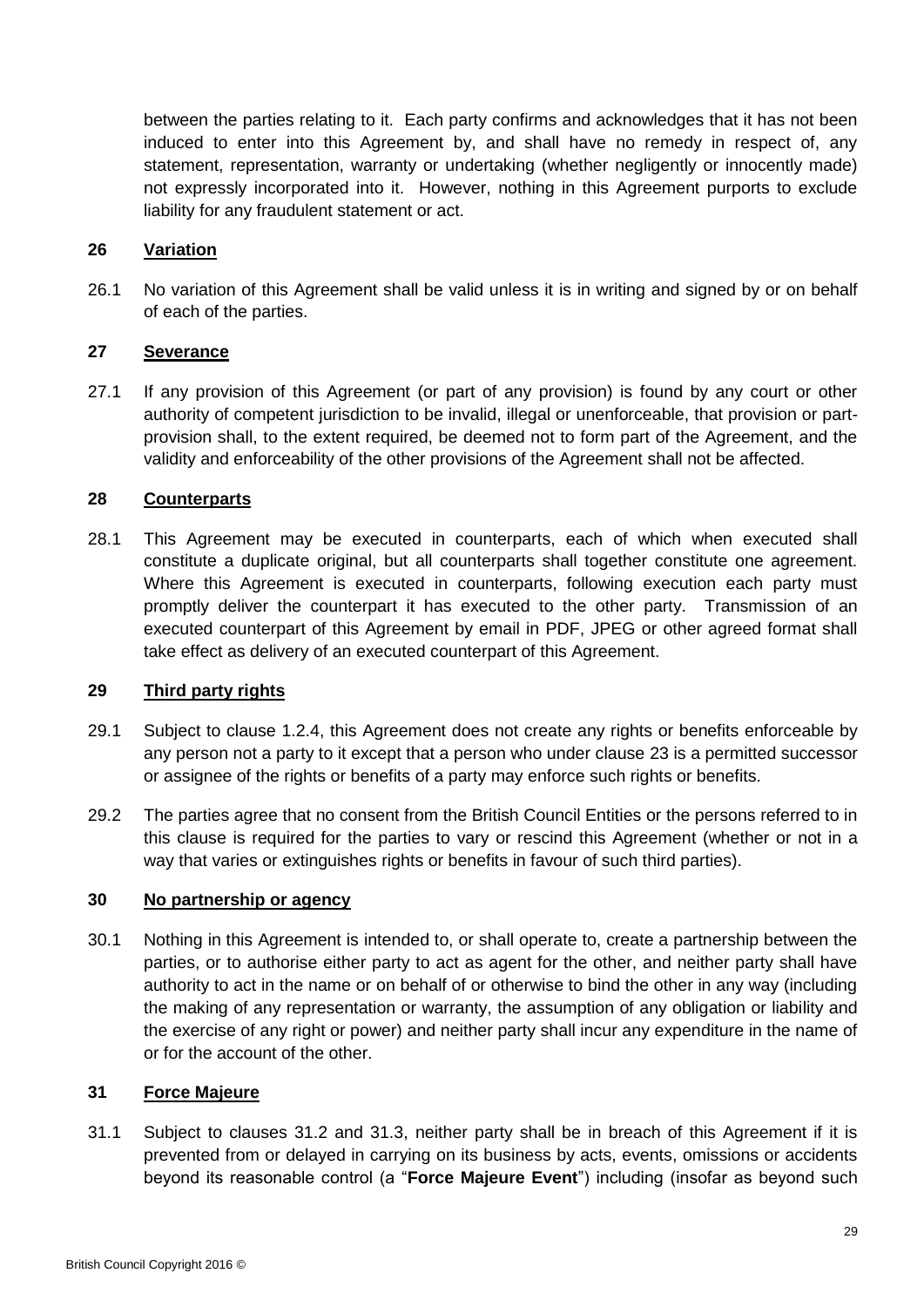control but without prejudice to the generality of the foregoing expression) strikes, lock-outs or other industrial disputes, failure of a utility service or transport network, act of God, war, riot, civil commotion, malicious damage, volcanic ash, earthquake, explosion, terrorist act, compliance with any law or governmental order, rule, regulation or direction, accident, breakdown of plant or machinery, fire, flood or storm.

- <span id="page-29-1"></span>31.2 A party that is subject to a Force Majeure Event shall not be in breach of this Agreement provided that:
	- 31.2.1 it promptly notifies the other party in writing of the nature and extent of the Force Majeure Event causing its failure or delay in performance;
	- 31.2.2 it could not have avoided the effect of the Force Majeure Event by taking precautions which, having regard to all the matters known to it before the Force Majeure Event, it ought reasonably to have taken, but did not; and
	- 31.2.3 it has used all reasonable endeavours to mitigate the effect of the Force Majeure Event, to carry out its obligations under this Agreement in any way that is reasonably practicable and to resume the performance of its obligations as soon as reasonably possible.
- <span id="page-29-2"></span>31.3 Nothing in this clause [31](#page-28-2) shall excuse a party for non-performance (or other breach) of this Agreement if such non-performance (or other breach) results from the acts or omissions of any of that party's consultants and/or sub-contractors (except where such acts or omissions are caused by any of the circumstances specifically listed in clause [31.1\)](#page-28-1).

# <span id="page-29-0"></span>**32 Notice**

- 32.1 Notice given under this Agreement shall be in writing, sent for the attention of the person signing this Agreement on behalf of the recipient party and to the address given on the front page of this Agreement (or such other address or person as the relevant party may notify to the other party) and shall be delivered:
	- 32.1.1 personally, in which case the notice will be deemed to have been received at the time of delivery;
	- 32.1.2 by pre-paid, first-class post if the notice is being sent to an address within the country of posting, in which case the notice will be deemed to have been received at 09:00 in the country of receipt on the second (2nd) normal working day in the country specified in the recipient's address for notices after the date of posting; or
	- 32.1.3 by international standard post if being sent to an address outside the country of posting, in which case the notice will be deemed to have been received at 09:00 in the country of receipt on the seventh (7th) normal working day in the country specified in the recipient's address for notices after the date of posting.
- 32.2 To prove service of notice, it is sufficient to prove that the envelope containing the notice was properly addressed and posted or handed to the courier.